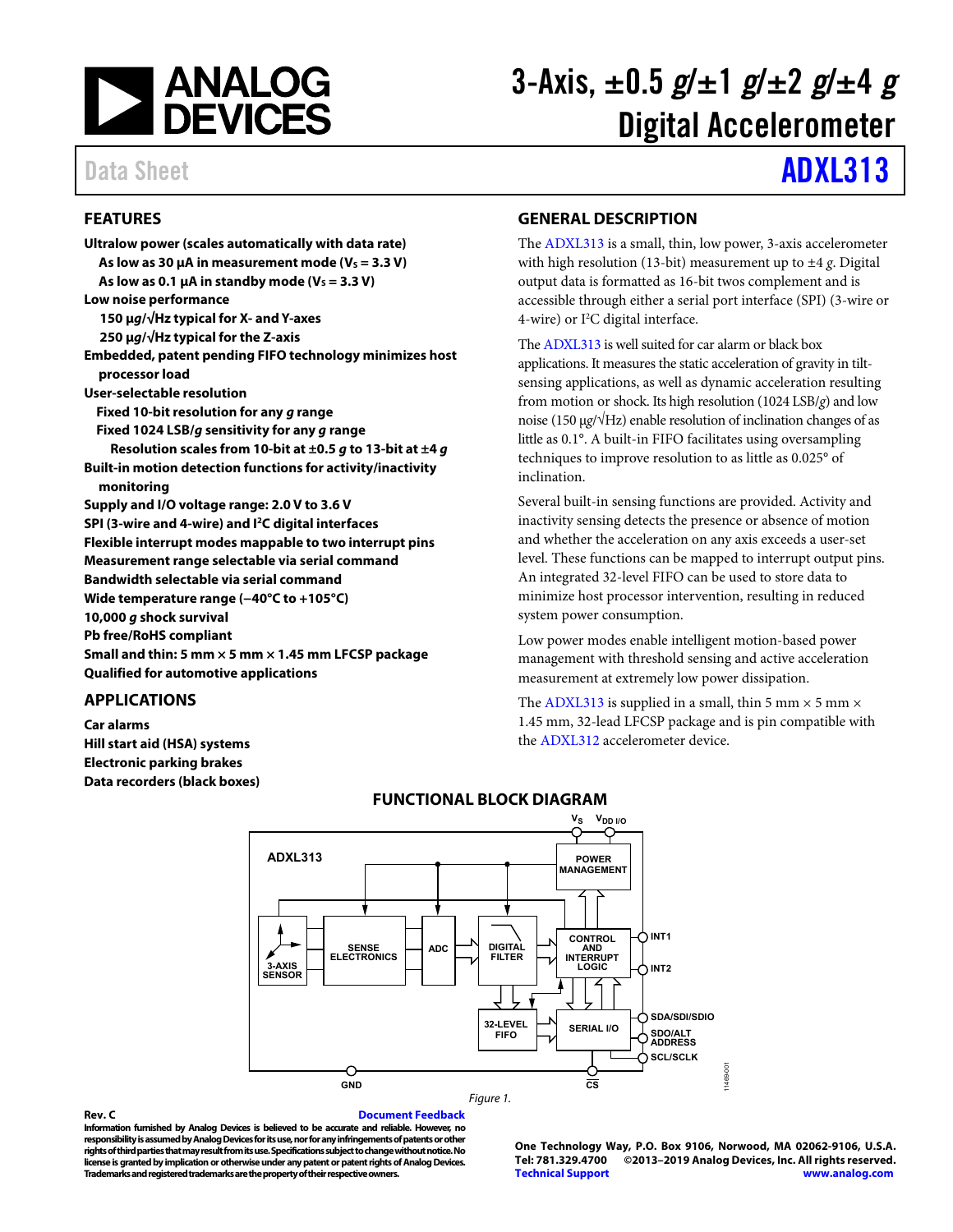## **TABLE OF CONTENTS**

| Pin Configuration and Function Descriptions 5 |
|-----------------------------------------------|
|                                               |
|                                               |
|                                               |
|                                               |
|                                               |
|                                               |
|                                               |
|                                               |

#### <span id="page-1-0"></span>**REVISION HISTORY**

#### 2/2019-Rev. B to Rev. C

| Changes to Standby Mode Leakage Current Parameter, |  |
|----------------------------------------------------|--|
|                                                    |  |
|                                                    |  |
|                                                    |  |
|                                                    |  |
| $11/2015$ —Rev. A to Rev. B                        |  |

| Changes to Register 0x02-PARTID (Read Only) Section 18              |  |
|---------------------------------------------------------------------|--|
| Change to Preheat Time ( $T_{SMIN}$ to $T_{SMAX}$ ) (ts) Parameter, |  |
|                                                                     |  |

#### 11/2013-Rev. 0 to Rev. A

|--|--|--|--|--|--|

#### 4/2013-Revision 0: Initial Version

| Mechanical Considerations for Mounting 22   |  |
|---------------------------------------------|--|
|                                             |  |
|                                             |  |
|                                             |  |
|                                             |  |
| 3200 Hz and 1600 Hz ODR Data Formatting  24 |  |
|                                             |  |
|                                             |  |
|                                             |  |
|                                             |  |
|                                             |  |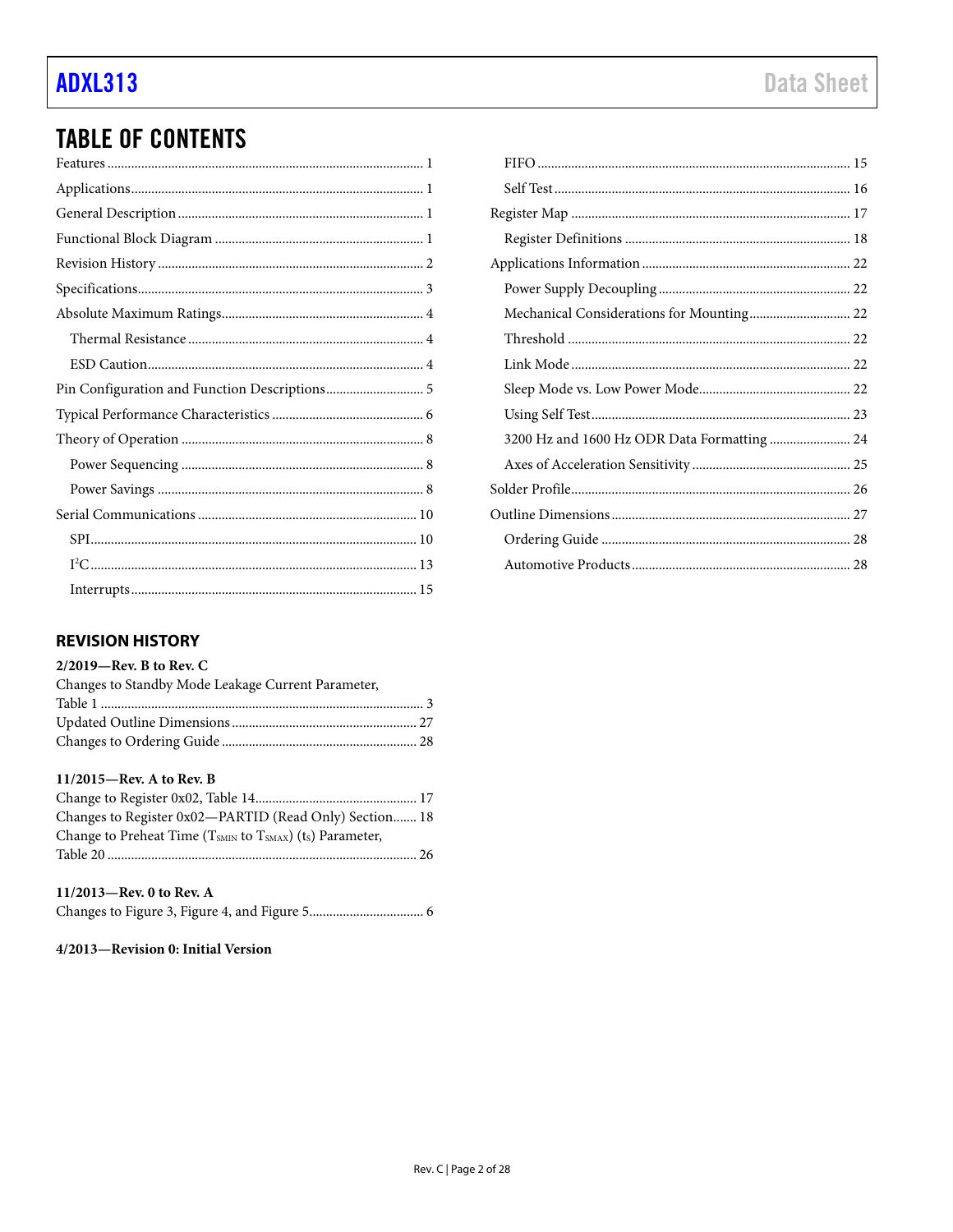### <span id="page-2-0"></span>**SPECIFICATIONS**

T<sub>A</sub> = −40°C to +105°C, V<sub>S</sub> = V<sub>DD I/O</sub> = 3.3 V, acceleration = 0 *g*, unless otherwise noted. **Table 1.**

<span id="page-2-1"></span>

| Parameter <sup>1</sup>                    | <b>Test Conditions/Comments</b>                                                   | Min     | <b>Typ</b>                     | <b>Max</b>     | Unit                |
|-------------------------------------------|-----------------------------------------------------------------------------------|---------|--------------------------------|----------------|---------------------|
| <b>SENSOR INPUT</b>                       | Each axis                                                                         |         |                                |                |                     |
| <b>Measurement Range</b>                  | User selectable                                                                   |         | $\pm 0.5, \pm 1, \pm 2, \pm 4$ |                | g                   |
| Nonlinearity                              | Percentage of full scale                                                          |         | ±0.5                           |                | %                   |
| Micro-Nonlinearity                        | Measured over any 50 mg interval                                                  |         | ±2                             |                | $\%$                |
| Interaxis Alignment Error                 |                                                                                   |         | ±0.1                           |                | Degrees             |
| Cross-Axis Sensitivity <sup>2</sup>       |                                                                                   |         | ±1                             |                | %                   |
| <b>OUTPUT RESOLUTION</b>                  | Each axis                                                                         |         |                                |                |                     |
| All g Ranges                              | Default resolution                                                                |         | 10                             |                | <b>Bits</b>         |
| $\pm 0.5$ g Range                         | Full resolution enabled                                                           |         | 10                             |                | <b>Bits</b>         |
| $±1$ g Range                              | Full resolution enabled                                                           |         | 11                             |                | Bits                |
| $\pm 2$ g Range                           | Full resolution enabled                                                           |         | 12                             |                | Bits                |
| $±4 g$ Range                              | <b>Full resolution enabled</b>                                                    |         | 13                             |                | Bits                |
| <b>SENSITIVITY</b>                        | Each axis                                                                         |         |                                |                |                     |
| Sensitivity at XOUT, YOUT, ZOUT           | Any g-range, full resolution mode                                                 |         | 1024                           |                | LSB/q               |
|                                           | $\pm$ 0.5 g, 10-bit or full resolution                                            | 921     | 1024                           | 1126           | LSB/q               |
|                                           | $\pm$ 1 g, 10-bit resolution                                                      | 460     | 512                            | 563            | LSB/g               |
|                                           | $\pm 2$ g, 10-bit resolution                                                      | 230     | 256                            | 282            | LSB/g               |
|                                           | $\pm$ 4 g, 10-bit resolution                                                      | 115     | 128                            | 141            | LSB/g               |
| Sensitivity Change Due to Temperature     |                                                                                   |         | ±0.01                          |                | %/°C                |
| 0 g BIAS LEVEL                            | Each axis                                                                         |         |                                |                |                     |
| Initial 0 g Output                        | $T = 25^{\circ}C$ , $X_{\text{OUT}}$ , $Y_{\text{OUT}}$                           |         | ±50                            |                | mg                  |
|                                           | $T = 25^{\circ}C$ , $Z_{\text{OUT}}$                                              |         | ±75                            |                | mg                  |
| 0 g Output Drift over Temperature         | $-40^{\circ}$ C < T < +105°C, Xout, Yout, referenced to initial 0 g output        | $-125$  |                                | $+125$         | mg                  |
|                                           | $-40^{\circ}$ C < T < +105°C, Z <sub>OUT</sub> , referenced to initial 0 g output | $-200$  |                                | $+200$         | mg                  |
| 0 g Offset Tempco                         | Χουτ, Υουτ                                                                        |         | ±0.5                           |                | mg/°C               |
|                                           | ZOUT                                                                              |         | ±0.75                          |                | mg/C                |
| <b>NOISE PERFORMANCE</b>                  |                                                                                   |         |                                |                |                     |
| <b>Noise Density</b>                      | X-, Y-axes                                                                        |         | 150                            |                | $\mu g / \sqrt{Hz}$ |
|                                           | Z-axis                                                                            |         | 250                            |                | $\mu g / \sqrt{Hz}$ |
| <b>RMS Noise</b>                          | X-, Y-axes, 100 Hz output data rate (ODR)                                         |         | 1.5                            |                | mg rms              |
|                                           | Z-axis, 100 Hz ODR                                                                |         | 2.5                            |                | mg rms              |
| OUTPUT DATA RATE/BANDWIDTH                | User selectable                                                                   |         |                                |                |                     |
| Measurement Rate <sup>3</sup>             |                                                                                   | 6.25    |                                | 3200           | Hz                  |
| SELF TEST <sup>4</sup>                    | Data rate $\geq 100$ Hz, 2.0 V $\leq$ V <sub>S</sub> $\leq 3.6$ V                 |         |                                |                |                     |
| Output Change in X-Axis                   |                                                                                   | 0.20    |                                | 2.36           | g                   |
| Output Change in Y-Axis                   |                                                                                   | $-2.36$ |                                | $-0.20$        | g                   |
| Output Change in Z-Axis                   |                                                                                   | 0.30    |                                | 3.70           | g                   |
| POWER SUPPLY                              |                                                                                   |         |                                |                |                     |
| Operating Voltage Range (V <sub>s</sub> ) |                                                                                   | 2.0     |                                | 3.6            | V                   |
| Interface Voltage Range (VDD I/O)         |                                                                                   | 1.7     |                                | V <sub>S</sub> | V                   |
| <b>Supply Current</b>                     | Data rate > 100 Hz                                                                | 100     | 170                            | 300            | μA                  |
|                                           | Data rate < 10 Hz                                                                 | 30      | 55                             | 110            | μA                  |
| Standby Mode Leakage Current              | $T = 25^{\circ}C$                                                                 |         | 0.1                            | $\overline{2}$ | μA                  |
|                                           | Over entire operating temperature range                                           |         |                                | 10             | μA                  |
| Turn-On (Wake-Up) Time <sup>5</sup>       |                                                                                   |         | 1.4                            |                | ms                  |
| <b>TEMPERATURE</b>                        |                                                                                   |         |                                |                |                     |
| <b>Operating Temperature Range</b>        |                                                                                   | $-40$   |                                | $+105$         | °C                  |

<sup>1</sup> All minimum and maximum specifications are guaranteed. Typical specifications are not guaranteed.

<sup>2</sup> Cross-axis sensitivity is defined as coupling between any two axes.

<sup>3</sup> Bandwidth is half the output data rate.

<sup>4</sup> Self test change is defined as the output (*g*) when the SELF\_TEST bit = 1 (in the DATA\_FORMAT register, Address 0x31) minus the output (*g*) when the SELF\_TEST bit =

0 (in the DATA\_FORMAT register). Due to device filtering, the output reaches its final value after 4 × τ when enabling or disabling self test, where τ = 1/(data rate).

<sup>5</sup> Turn-on and wake-up times are determined by the user-defined bandwidth. At a 100 Hz data rate, the turn-on and wake-up times are each approximately 11.1 ms. For other data rates, the turn-on and wake-up times are each approximately  $\tau$  + 1.1 in milliseconds, where  $\tau$  = 1/(data rate).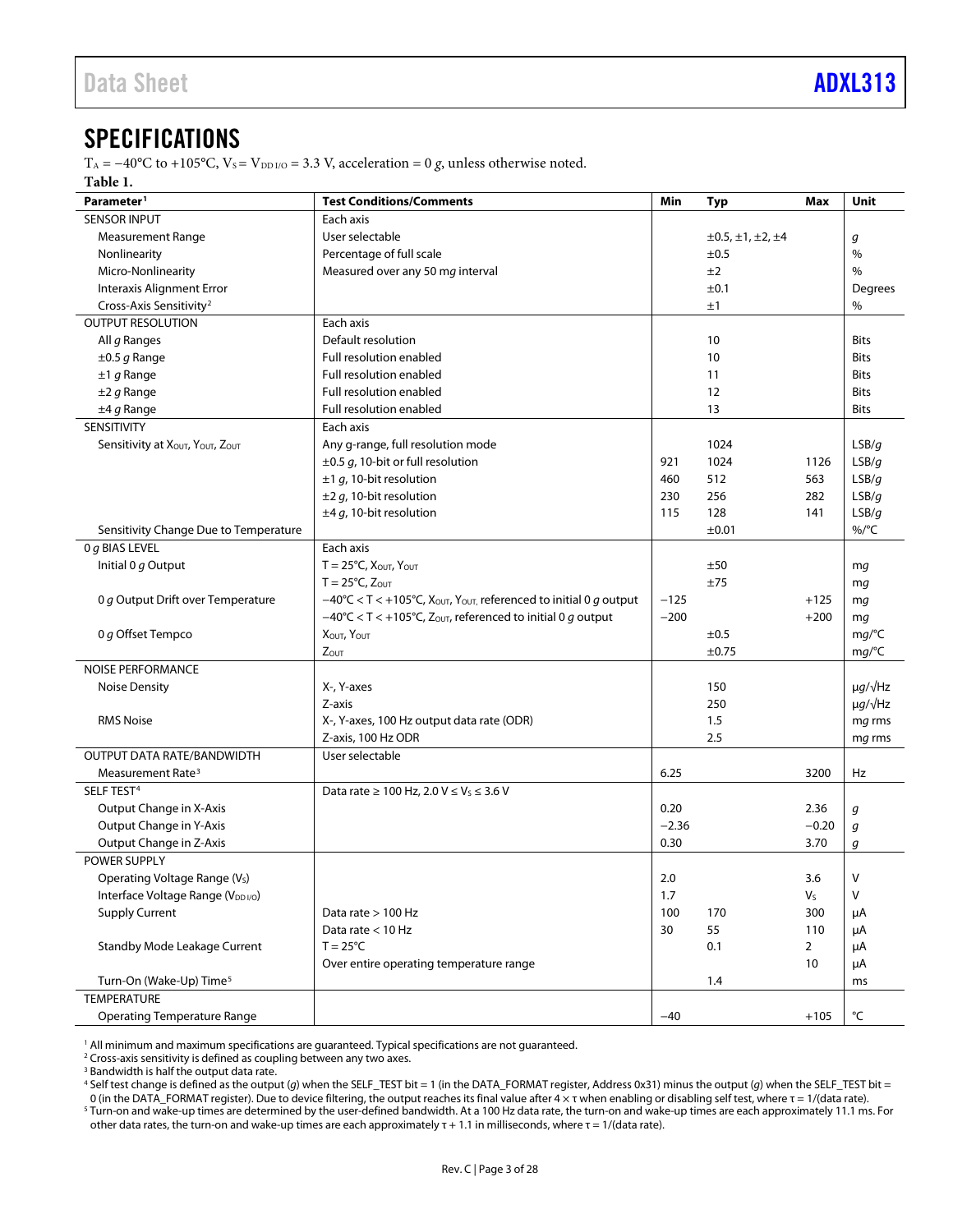### <span id="page-3-0"></span>ABSOLUTE MAXIMUM RATINGS

#### **Table 2.**

| <b>Parameter</b>                                            | Rating                                                                |
|-------------------------------------------------------------|-----------------------------------------------------------------------|
| Acceleration                                                |                                                                       |
| Any Axis, Unpowered                                         | 10,000 a                                                              |
| Any Axis, Powered                                           | 10,000 $q$                                                            |
| V٢                                                          | $-0.3$ V to $+3.9$ V                                                  |
| V <sub>DD I/O</sub>                                         | $-0.3$ V to $+3.9$ V                                                  |
| All Other Pins                                              | $-0.3$ V to V <sub>DDI/0</sub> + 0.3 V or 3.9 V,<br>whichever is less |
| <b>Output Short-Circuit Duration</b><br>(Any Pin to Ground) | Indefinite                                                            |
| Temperature Range                                           |                                                                       |
| Powered                                                     | $-40^{\circ}$ C to $+125^{\circ}$ C                                   |
| Storage                                                     | $-40^{\circ}$ C to $+125^{\circ}$ C                                   |

Stresses at or above those listed under Absolute Maximum Ratings may cause permanent damage to the product. This is a stress rating only; functional operation of the product at these or any other conditions above those indicated in the operational section of this specification is not implied. Operation beyond the maximum operating conditions for extended periods may affect product reliability.

#### <span id="page-3-1"></span>**THERMAL RESISTANCE**

 $\theta_{JA}$  is specified for the worst-case conditions, that is, a device soldered in a circuit board for surface-mount packages.

#### **Table 3. Thermal Resistance**

| Package Type          | UJA | θĸ | Unit |
|-----------------------|-----|----|------|
| 32-Lead LFCSP Package |     | 30 | /W   |

#### <span id="page-3-2"></span>**ESD CAUTION**



ESD (electrostatic discharge) sensitive device. Charged devices and circuit boards can discharge without detection. Although this product features patented or proprietary protection circuitry, damage may occur on devices subjected to high energy ESD. Therefore, proper ESD precautions should be taken to avoid performance degradation or loss of functionality.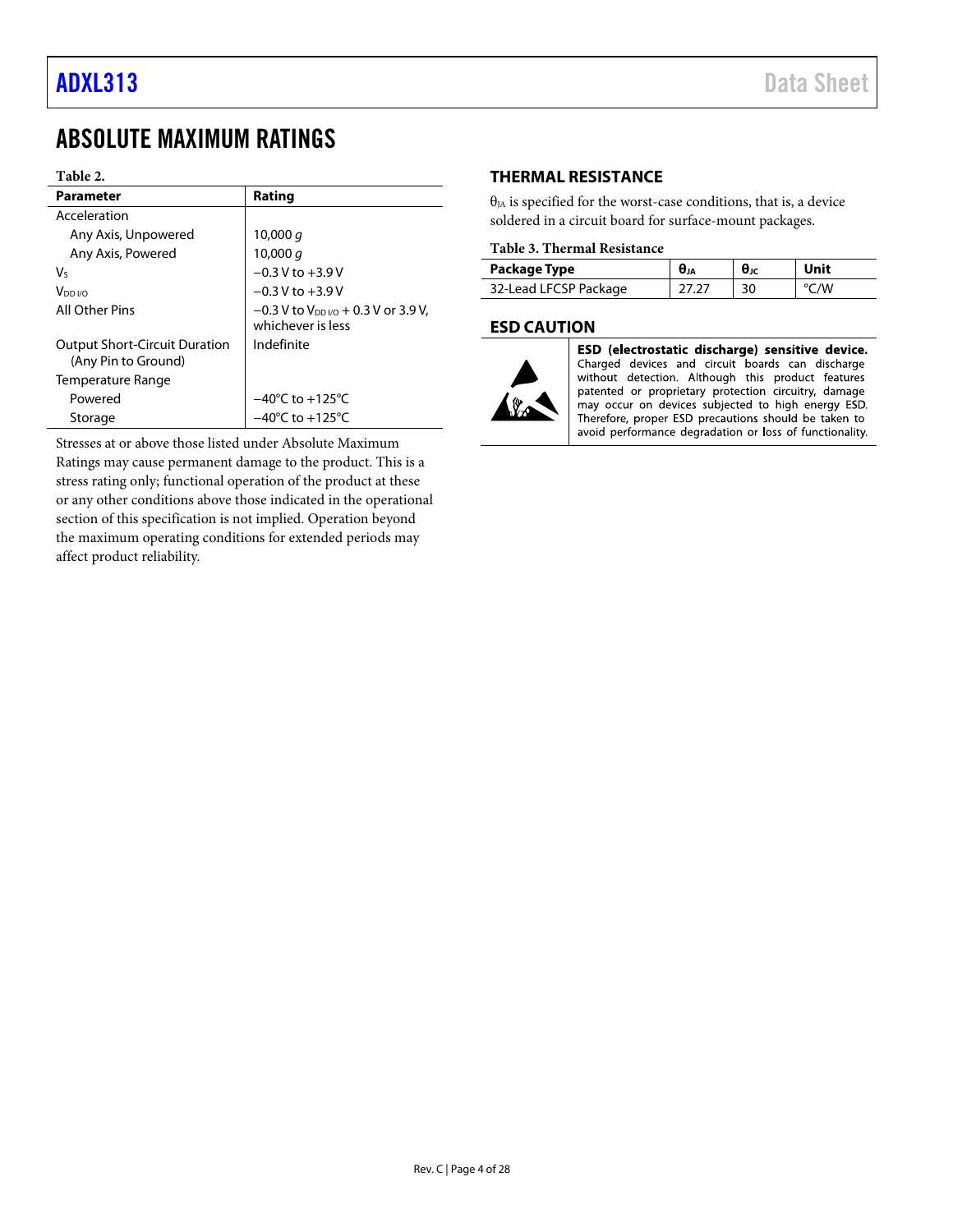## <span id="page-4-0"></span>PIN CONFIGURATION AND FUNCTION DESCRIPTIONS



*Figure 2. Pin Configuration* 

|          | Table 4. PIII Function Descriptions |                                                                                                      |
|----------|-------------------------------------|------------------------------------------------------------------------------------------------------|
| Pin No.  | <b>Mnemonic</b>                     | <b>Description</b>                                                                                   |
|          | <b>GND</b>                          | This pin must be connected to ground.                                                                |
| 2        | <b>RESERVED</b>                     | Reserved. This pin must be connected to $VS$ or left open.                                           |
| 3        | <b>GND</b>                          | This pin must be connected to ground.                                                                |
| 4        | <b>GND</b>                          | This pin must be connected to ground.                                                                |
| 5        | $V_{S}$                             | Supply Voltage.                                                                                      |
| 6        | $\overline{\text{CS}}$              | Chip Select.                                                                                         |
|          | <b>RESERVED</b>                     | Reserved. This pin must be left open.                                                                |
| 8 to 19  | NC.                                 | No Connect. Do not connect to this pin.                                                              |
| 20       | INT <sub>1</sub>                    | Interrupt 1 Output.                                                                                  |
| 21       | INT <sub>2</sub>                    | Interrupt 2 Output.                                                                                  |
| 22       | <b>RESERVED</b>                     | Reserved. This pin must be connected to GND or left open.                                            |
| 23       | SDO/ALT ADDRESS                     | Serial Data Output/Alternate <sup>2</sup> C Address Select.                                          |
| 24       | SDA/SDI/SDIO                        | Serial Data (I <sup>2</sup> C)/Serial Data Input (SPI 4-Wire)/Serial Data Input/Output (SPI 3-Wire). |
| 25       | NC.                                 | No Connect. Do not connect to this pin.                                                              |
| 26       | <b>SCL/SCLK</b>                     | I <sup>2</sup> C Serial Communications Clock/SPI Serial Communications Clock.                        |
| 27 to 30 | <b>NC</b>                           | No Connect. Do not connect to this pin.                                                              |
| 31       | $V_{DD I/O}$                        | Digital Interface Supply Voltage.                                                                    |
| 32       | <b>NC</b>                           | No Connect. Do not connect to this pin.                                                              |
|          | EP                                  | Exposed Pad. The exposed pad must be soldered to the ground plane.                                   |

**Table 4. Pin Function Descriptions**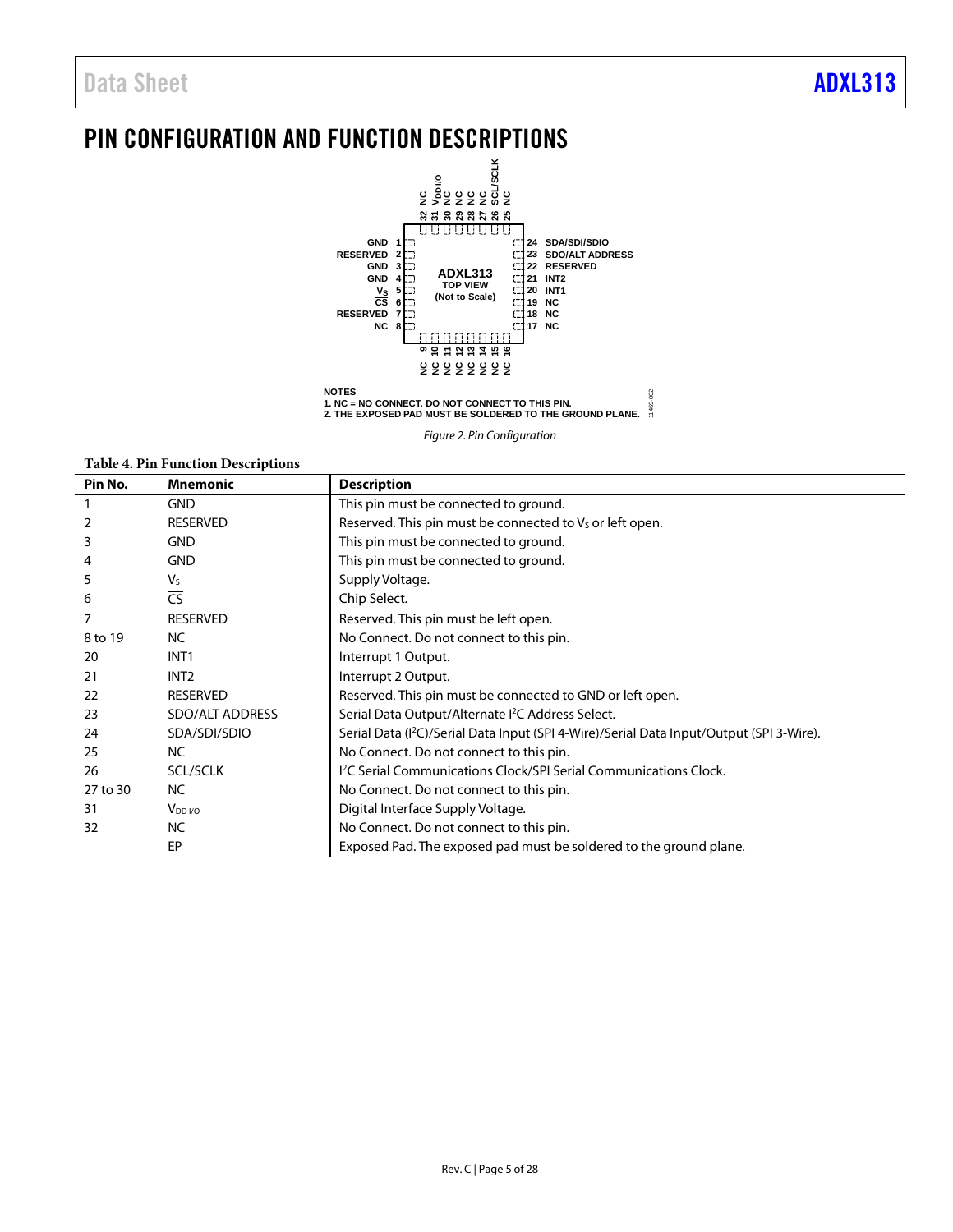## <span id="page-5-0"></span>TYPICAL PERFORMANCE CHARACTERISTICS



*Figure 3. X-Axis Acceleration vs. Temperature, Three Lots (N = 80)*



*Figure 4. Y-Axis Acceleration vs. Temperature, Three Lots (N = 80)*



*Figure 5. Z-Axis Acceleration vs. Temperature, Three Lots (N = 80)*



*Figure 6. X-Axis Nonlinearity, ±2* g *Input Range*







*Figure 8. Z-Axis Nonlinearity, ±2* g *Input Range*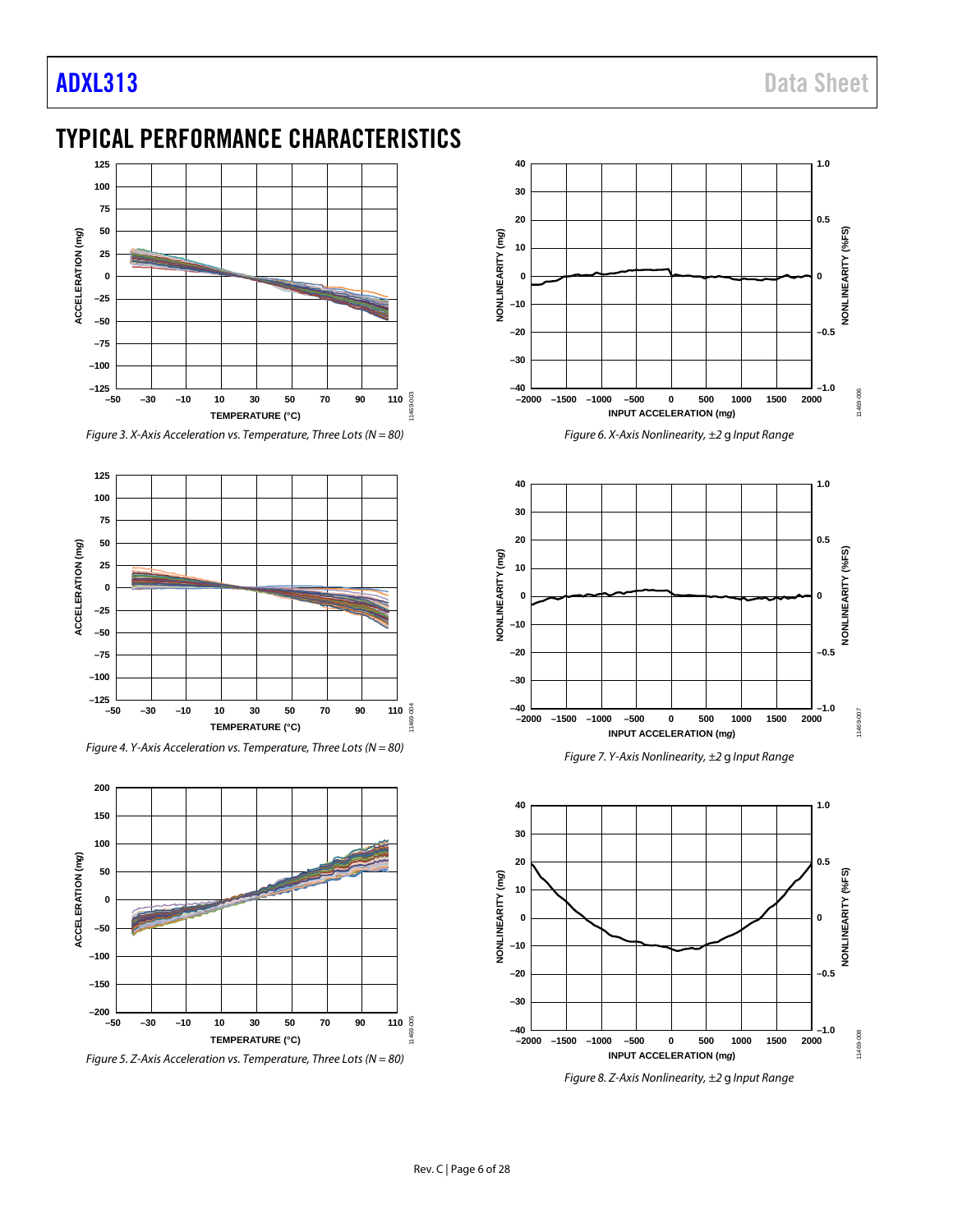**5 4 3** MICROLINEARITY (%) **MICROLINEARITY (%) 2**  $\circ$ **1 BOOK** ತ್ತಿತ್ತೆ **0 –1 –2 –3 –4 –5 INPUT ACCELERATION (m***g***) 11669 250<br>INPUT ACCELERATION (m***g***) –1000 –750 –500 –250 0 250 500 750 1000**

*Figure 9. X-Axis Microlinearity, 50 m*g *Step Size*







*Figure 11. Z-Axis Microlinearity, 50 m*g *Step Size*



*Figure 12. Standby Mode Current Consumption, Vs = V<sub>DD I/O</sub> = 3.3 V, 25°C* 



*Figure 13. Current Consumption, Measurement Mode, Data Rate = 100 Hz,*   $V_S = V_{DD V/O} = 3.3 V, 25°C$ 



*Figure 14. Supply Current vs. Supply Voltage, Vs at 25°C*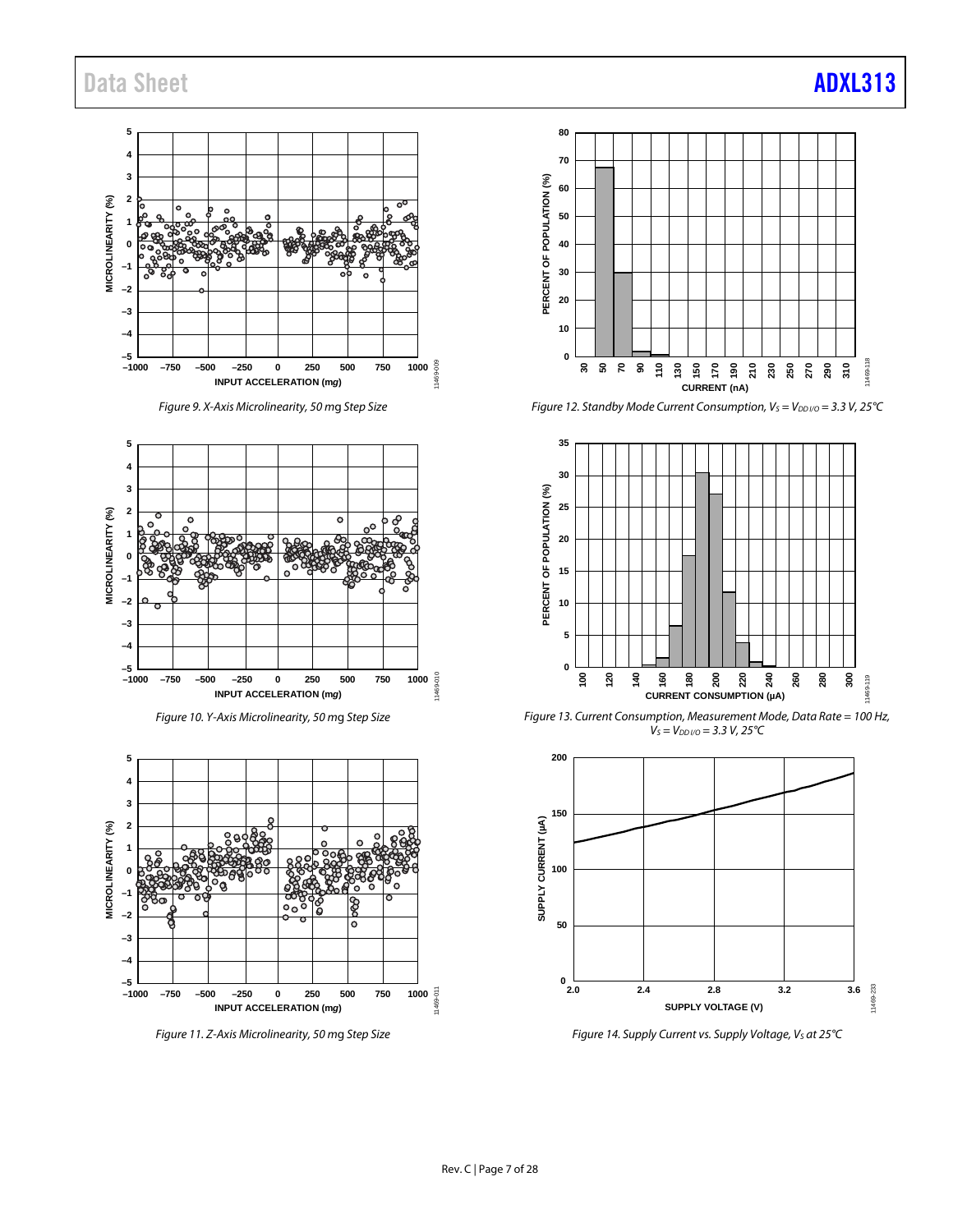### <span id="page-7-0"></span>THEORY OF OPERATION

The [ADXL313](https://www.analog.com/adxl313?doc=adxl313.pdf) is a complete 3-axis acceleration measurement system with a selectable measurement range of  $\pm 0.5$  g,  $\pm 1$  g, *±*2 *g,* or ±4 *g*. It measures both dynamic acceleration resulting from motion or shock and static acceleration, such as gravity, which allows it to be used as a tilt sensor.

The sensor is a polysilicon surface-micromachined structure built on top of a silicon wafer. Polysilicon springs suspend the structure over the surface of the wafer and provide a resistance against acceleration forces.

Deflection of the structure is measured using differential capacitors that consist of independent fixed plates and plates attached to the moving mass. Acceleration deflects the beam and unbalances the differential capacitor, resulting in a sensor output whose amplitude is proportional to acceleration. Phasesensitive demodulation is used to determine the magnitude and polarity of the acceleration.

### <span id="page-7-1"></span>**POWER SEQUENCING**

Power can be applied to  $V_S$  or  $V_{DD I/O}$  in any sequence without damaging the [ADXL313.](https://www.analog.com/adxl313?doc=adxl313.pdf) All possible power-on modes are summarized in [Table 5.](#page-7-3) The interface voltage level is set with the interface supply voltage, V<sub>DD I/O</sub>, which must be present to ensure that th[e ADXL313](https://www.analog.com/adxl313?doc=adxl313.pdf) does not create a conflict on the communication bus. For single-supply operation,  $V_{DD I/O}$  can be the same as the main supply,  $V_s$ . In a dual-supply application, however, V<sub>DD I/O</sub> can differ from V<sub>s</sub> to accommodate the desired interface voltage, as long as  $V<sub>S</sub>$  is greater than or equal to  $V<sub>DD I/O</sub>$ .

After  $V_s$  is applied, the device enters standby mode, where power consumption is minimized and the device waits for  $V_{DD I/O}$  to be applied and for the command to enter measurement mode to be received. (This command can be initiated by setting the measure bit in the POWER\_CTL register (Address 0x2D).) In addition, any register can be written to or read from to configure the part while the device is in standby mode. It is recommended that the device be configured in standby mode before measurement mode is enabled. Clearing the measure bit returns the device to the standby mode.

### <span id="page-7-2"></span>**POWER SAVINGS**

#### <span id="page-7-5"></span>*Power Modes*

Th[e ADXL313](https://www.analog.com/adxl313?doc=adxl313.pdf) automatically modulates its power consumption in proportion to its output data rate, as outlined i[n Table 5.](#page-7-3) If additional power savings are desired, a lower power mode is available. In this mode, the internal sampling rate is reduced, allowing for power savings in the 12.5 Hz to 400 Hz data rate range at the expense of slightly greater noise. To enter low power mode, set the LOW\_POWER bit (Bit 4) in the BW\_RATE register (Address 0x2C). The current consumption in low power mode is shown in [Table 6](#page-7-4) for cases where there is an advantage to using low power mode. Use of low power mode for a data rate not shown i[n Table 6](#page-7-4) does not provide any advantage over the same data rate in normal power mode. Therefore, it is recommended that only data rates shown i[n Table 6](#page-7-4) be used in low power mode. The current consumption values shown in [Table 5](#page-7-3) an[d Table 6](#page-7-4) are for a  $V<sub>S</sub>$  of 3.3 V.

<span id="page-7-3"></span>

| Table 5. Current Consumption vs. Data Rate      |
|-------------------------------------------------|
| $(T_A = 25^{\circ}C, V_s = V_{DD I/O} = 3.3 V)$ |

| <b>Output Data</b><br>Rate (Hz) | <b>Bandwidth (Hz)</b> | <b>Rate Code</b> | $I_{DD}(\mu A)$ |
|---------------------------------|-----------------------|------------------|-----------------|
| 3200                            | 1600                  | 1111             | 170             |
| 1600                            | 800                   | 1110             | 115             |
| 800                             | 400                   | 1101             | 170             |
| 400                             | 200                   | 1100             | 170             |
| 200                             | 100                   | 1011             | 170             |
| 100                             | 50                    | 1010             | 170             |
| 50                              | 25                    | 1001             | 115             |
| 25                              | 12.5                  | 1000             | 82              |
| 12.5                            | 6.25                  | 0111             | 65              |
| 6.25                            | 3.125                 | 0110             | 57              |

<span id="page-7-4"></span>**Table 6. Current Consumption vs. Data Rate, Low Power Mode**   $(T - 25^{\circ}C) V_0 - V_{\text{max}} = 3.3 \text{ V}$ 

|                                 | $(1A - 23C, Vs - VDD/0 - 3.3V)$ |                  |                 |  |  |  |  |  |  |
|---------------------------------|---------------------------------|------------------|-----------------|--|--|--|--|--|--|
| <b>Output Data</b><br>Rate (Hz) | <b>Bandwidth (Hz)</b>           | <b>Rate Code</b> | $I_{DD}(\mu A)$ |  |  |  |  |  |  |
| 400                             | 200                             | 1100             | 115             |  |  |  |  |  |  |
| 200                             | 100                             | 1011             | 82              |  |  |  |  |  |  |
| 100                             | 50                              | 1010             | 65              |  |  |  |  |  |  |
| 50                              | 25                              | 1001             | 57              |  |  |  |  |  |  |
| 25                              | 12.5                            | 1000             | 50              |  |  |  |  |  |  |
| 12.5                            | 6.25                            | 0111             | 43              |  |  |  |  |  |  |

#### **Table 7. Power Sequencing**

| <b>Condition</b>          | Vs  | V <sub>DDI/O</sub> | <b>Description</b>                                                                                                                                                                                                 |
|---------------------------|-----|--------------------|--------------------------------------------------------------------------------------------------------------------------------------------------------------------------------------------------------------------|
| Power Off                 | Off | Off                | The device is completely off, but there is a potential for a communication bus conflict.                                                                                                                           |
| <b>Bus Disabled</b>       | On  | Off                | The device is on in standby mode, but communication is unavailable, and the device creates a conflict<br>on the communication bus. Minimize the duration of this state during power-up to prevent a conflict.      |
| <b>Bus Enabled</b>        | Off | On                 | No functions are available, but the device does not create a conflict on the communication bus.                                                                                                                    |
| Standby or<br>Measurement | On  | On                 | The device is in standby mode, awaiting a command to enter measurement mode, and all sensor<br>functions are off. After the device is instructed to enter measurement mode, all sensor functions are<br>available. |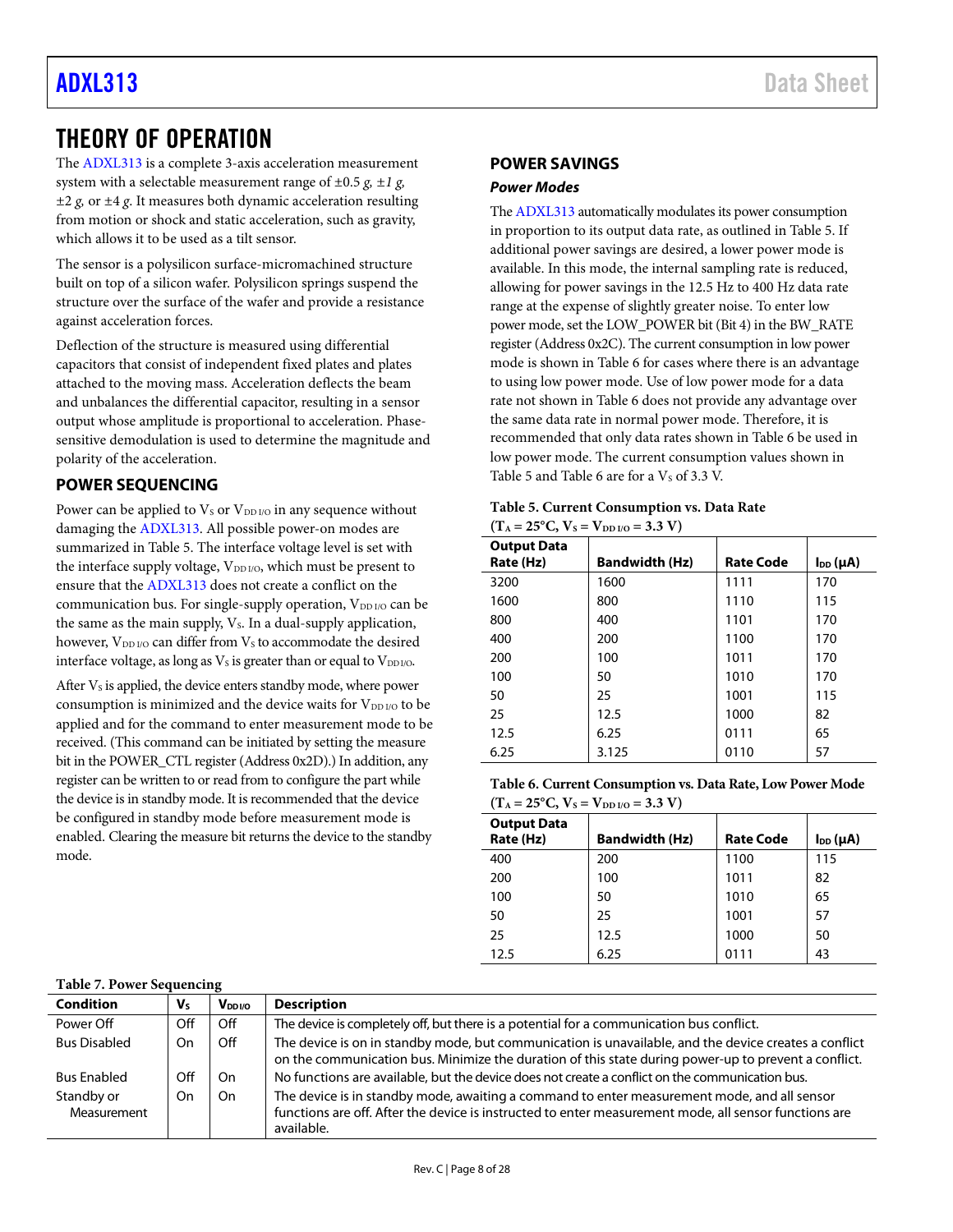#### *Autosleep Mode*

Additional power savings can be obtained by having the [ADXL313](https://www.analog.com/adxl313?doc=adxl313.pdf) automatically switch to sleep mode during periods of inactivity. To enable this feature, set the THRESH\_INACT register (Address 0x25) to an acceleration threshold value. Levels of acceleration below this threshold are regarded as no activity. Set TIME\_INACT (Address 0x26) to an appropriate inactivity time period. Then set the AUTO\_SLEEP bit and the link bit in the POWER\_CTL register (Address 0x2D). If the device does not detect a level of acceleration in excess of THRESH\_INACT for TIME\_INACT seconds, the device is transitioned to sleep mode automatically. Current consumption at less than 10 Hz data rates used in this mode is typically 55 µA for a  $Vs$  of 3.3 V.

#### *Standby Mode*

For even lower power operation, standby mode can be used. In standby mode, current consumption is reduced to 0.1 µA (typical). In this mode, no measurements are made. Standby mode is entered by clearing the measure bit (Bit 3) in the POWER\_CTL register (Address 0x2D). Placing the device into standby mode preserves the contents of the FIFO.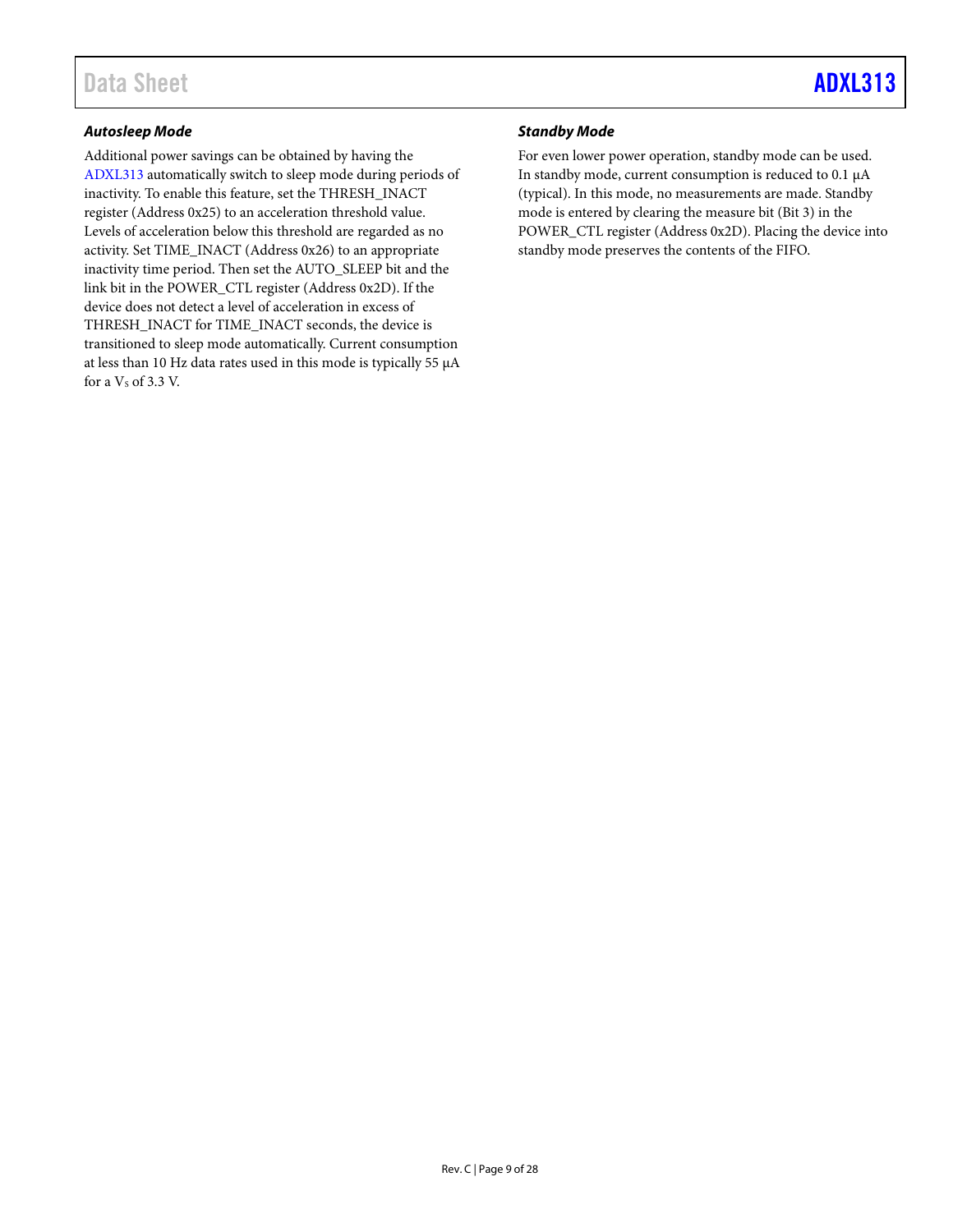### [ADXL313](https://www.analog.com/adxl313?doc=adxl313.pdf) Data Sheet

### <span id="page-9-0"></span>SERIAL COMMUNICATIONS

I 2 C and SPI digital communications are available. In both cases, th[e ADXL313 o](https://www.analog.com/adxl313?doc=adxl313.pdf)perates as a slave. I<sup>2</sup>C mode is enabled if the CS pin is tied high to  $V_{DD I/O}$ . The  $\overline{\text{CS}}$  pin must always be tied high to V<sub>DD I/O</sub> or be driven by an external controller because there is no default mode if the  $\overline{CS}$  pin is left unconnected. Therefore, not taking these precautions may result in an inability to communicate with the part. In SPI mode, the  $\overline{\text{CS}}$  pin is controlled by the bus master. In both SPI and I<sup>2</sup>C modes of operation, ignore data transmitted from th[e ADXL313 t](https://www.analog.com/adxl313?doc=adxl313.pdf)o the master device during writes to the [ADXL313.](https://www.analog.com/adxl313?doc=adxl313.pdf) 

#### <span id="page-9-1"></span>**SPI**

For SPI communication, either 3- or 4-wire configuration is possible, as shown in the connection diagrams i[n Figure 15](#page-9-2) and [Figure 16.](#page-9-3) Clearing the SPI bit in the DATA\_FORMAT register (Address 0x31) selects 4-wire mode, whereas setting the SPI bit selects 3-wire mode. The maximum SPI clock speed is 5 MHz with 100 pF maximum loading, and the timing scheme follows clock polarity (CPOL) = 1 and clock phase (CPHA) = 1. If power is applied to the [ADXL313](https://www.analog.com/adxl313?doc=adxl313.pdf) before the clock polarity and phase of the host processor are configured, the  $\overline{CS}$  pin must be brought high before changing the clock polarity and phase. When using the 3-wire SPI configuration, it is recommended that the SDO pin be either pulled up to V<sub>DD I/O</sub> or pulled down to GND via a 10 kΩ resistor.



Figure 15. 3-Wire SPI Connection Diagram

11469-012

11469-013

<span id="page-9-2"></span>

<span id="page-9-3"></span>Figure 16. 4-Wire SPI Connection Diagram

 $\overline{\text{CS}}$  is the serial port enable line and is controlled by the SPI master. This line must go low at the start of a transmission and high at the end of a transmission, as shown i[n Figure 17](#page-11-0) to [Figure 19.](#page-11-1)  SCLK is the serial port clock and is supplied by the SPI master. SCLK idles high during a period of no transmission. SDI and SDO are the serial data input and output, respectively. Data is updated on the falling edge of SCLK and sampled on the rising edge of SCLK.

To read or write multiple bytes in a single transmission, the multiple-byte bit, located after the  $\overline{R/W}$  bit in the first byte transfer (MB i[n Figure 17](#page-11-0) to [Figure 19\)](#page-11-1), must be set. After the register addressing and the first byte of data, each subsequent set of clock pulses (eight clock pulses) causes th[e ADXL313 t](https://www.analog.com/adxl313?doc=adxl313.pdf)o point to the next register for a read or write. This shifting continues until the clock pulses cease and  $\overline{\text{CS}}$  is deasserted. To perform reads or writes on different, nonsequential registers, CS must be deasserted between transmissions, and the new register must be addressed separately.

The timing diagram for 3-wire SPI reads or writes is shown in [Figure 17.](#page-11-0) The 4-wire equivalents for SPI reads and writes are shown in [Figure 18 a](#page-11-2)n[d Figure 19,](#page-11-1) respectively. For correct operation of the part, the logic thresholds and timing parameters in [Table 8](#page-10-0) an[d Table 9 m](#page-10-1)ust be met at all times.

Use of the 3200 Hz and 1600 Hz output data rates is recommended only with SPI communication rates greater than or equal to 2 MHz. The 800 Hz output data rate is recommended only for communication speeds greater than or equal to 400 kHz, and the remaining data rates scale proportionally. For example, the minimum recommended communication speed for a 200 Hz output data rate is 100 kHz. Operation at an output data rate below the recommended minimum may result in undesirable effects on the acceleration data, including missing samples or additional noise.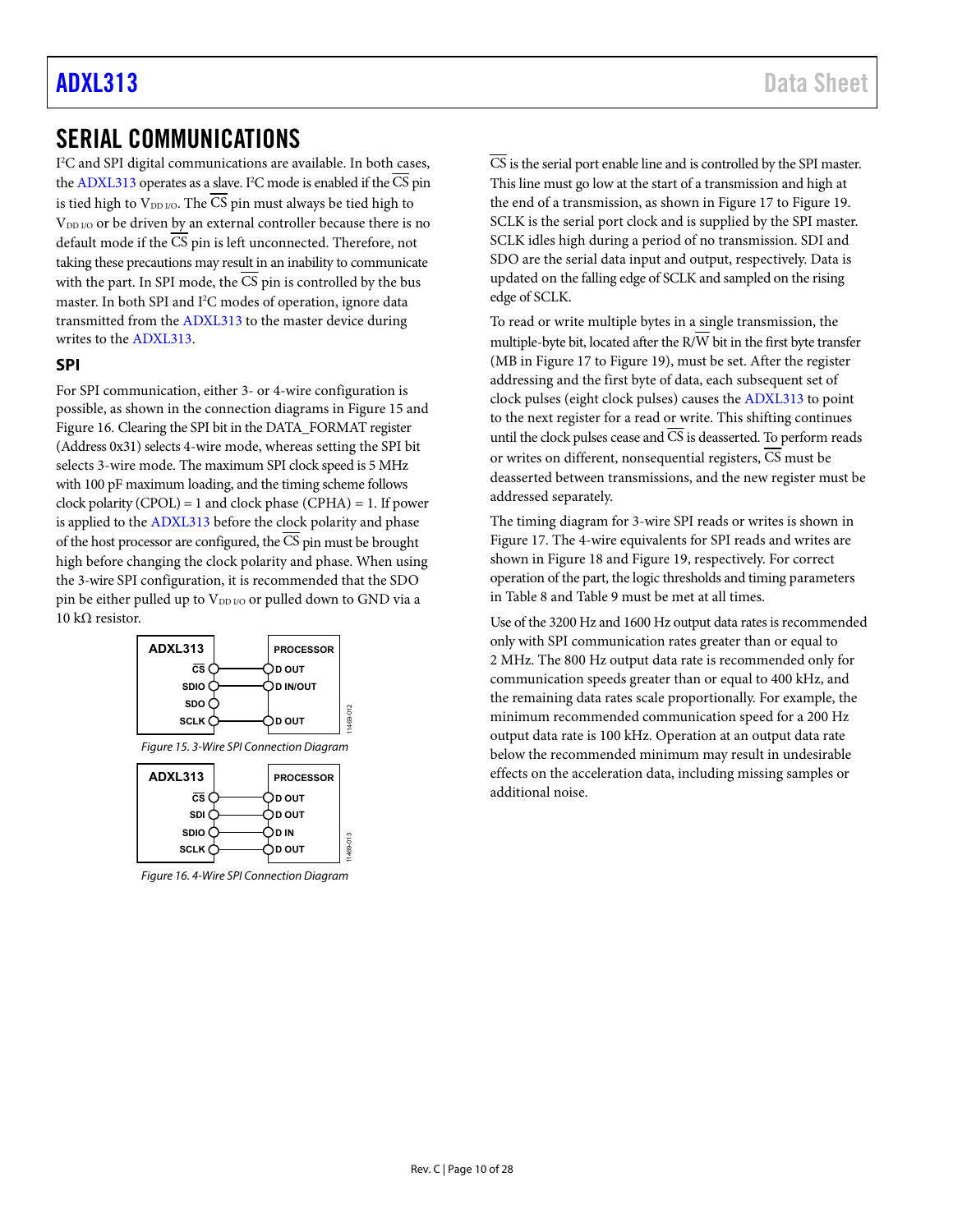#### <span id="page-10-0"></span>**Table 8. SPI Digital Input/Output**

|                                              |                                    | Limit <sup>1</sup>  |                         |      |
|----------------------------------------------|------------------------------------|---------------------|-------------------------|------|
| <b>Parameter</b>                             | <b>Test Conditions/Comments</b>    | <b>Min</b>          | Max                     | Unit |
| Digital Input                                |                                    |                     |                         |      |
| Low Level Input Voltage (VIL)                |                                    |                     | $0.3 \times V_{DD}$ i/o | ٧    |
| High Level Input Voltage (V <sub>IH</sub> )  |                                    | $0.7 \times V_{DD}$ |                         | ٧    |
| Low Level Input Current (IL)                 | $V_{IN} = V_{DD I/O}$              |                     | 0.1                     | μA   |
| High Level Input Current (I <sub>H</sub> )   | $V_{IN} = 0 V$                     | $-0.1$              |                         | μA   |
| Digital Output                               |                                    |                     |                         |      |
| Low Level Output Voltage (V <sub>OL</sub> )  | $I_{OL} = 10 \text{ mA}$           |                     | $0.2 \times V_{DD}$     | ٧    |
| High Level Output Voltage (V <sub>OH</sub> ) | $I_{OH} = -4 mA$                   | $0.8 \times V_{DD}$ |                         | ٧    |
| Low Level Output Current (I <sub>OL</sub> )  | $V_{OL} = V_{OL, max}$             | 10                  |                         | mA   |
| High Level Output Current (I <sub>OH</sub> ) | $V_{OH} = V_{OH, min}$             |                     | -4                      | mA   |
| Pin Capacitance                              | $f_{IN}$ = 1 MHz, $V_{IN}$ = 2.5 V |                     | 8                       | pF   |

<span id="page-10-1"></span><sup>1</sup> Limits based on characterization results; not production tested.

#### **Table 9. SPI Timing (T<sub>A</sub> = 25°C, V<sub>S</sub> = V<sub>DD I/O</sub> = 3.3 V)<sup>1</sup>**

|                                                   | Limit <sup>2, 3</sup>          |     |      |                                                                                |  |  |  |  |
|---------------------------------------------------|--------------------------------|-----|------|--------------------------------------------------------------------------------|--|--|--|--|
| <b>Parameter</b>                                  | Min                            | Max | Unit | <b>Description</b>                                                             |  |  |  |  |
| $f_{SCLK}$                                        |                                | 5   | MHz  | SPI clock frequency.                                                           |  |  |  |  |
| tsclk                                             | 200                            |     | ns   | 1/(SPI clock frequency) mark-space ratio for the SCLK input is 40/60 to 60/40. |  |  |  |  |
| <b>t</b> DELAY                                    | 5                              |     | ns   | CS falling edge to SCLK falling edge.                                          |  |  |  |  |
| t <sub>ouiet</sub>                                | 5                              |     | ns   | SCLK rising edge to $\overline{CS}$ rising edge.                               |  |  |  |  |
| t <sub>DIS</sub>                                  |                                | 10  | ns   | CS rising edge to SDO disabled.                                                |  |  |  |  |
| t <sub><math>\overline{\tau_{5,DIS}}</math></sub> | 150                            |     | ns   | $\overline{\text{CS}}$ deassertion between SPI communications.                 |  |  |  |  |
| ts                                                | $0.3 \times t$ <sub>SCLK</sub> |     | ns   | SCLK low pulse width (space).                                                  |  |  |  |  |
| tм                                                | $0.3 \times t$ <sub>SCLK</sub> |     | ns.  | SCLK high pulse width (mark).                                                  |  |  |  |  |
| tsetup                                            | 5                              |     | ns   | SDI valid before SCLK rising edge.                                             |  |  |  |  |
| <b>t</b> <sub>HOLD</sub>                          | 5                              |     | ns   | SDI valid after SCLK rising edge.                                              |  |  |  |  |
| tspo                                              |                                | 40  | ns   | SCLK falling edge to SDO/SDIO output transition.                               |  |  |  |  |
| $tr^4$                                            |                                | 20  | ns   | SDO/SDIO output high to output low transition.                                 |  |  |  |  |
| $tr^4$                                            |                                | 20  | ns   | SDO/SDIO output low to output high transition.                                 |  |  |  |  |

<sup>1</sup> The CS, SCLK, SDI, and SDO pins are not internally pulled up or down; they must be driven for proper operation.

 $^2$  Limits based on characterization results, characterized with f $_{\rm SCLK}$  = 5 MHz and bus load capacitance of 100 pF; not production tested.

<sup>3</sup> The timing values are measured corresponding to the input thresholds (V<sub>IL</sub> and V<sub>IH</sub>) given i[n Table 8.](#page-10-0)

<sup>4</sup> Output rise and fall times measured with capacitive load of 150 pF.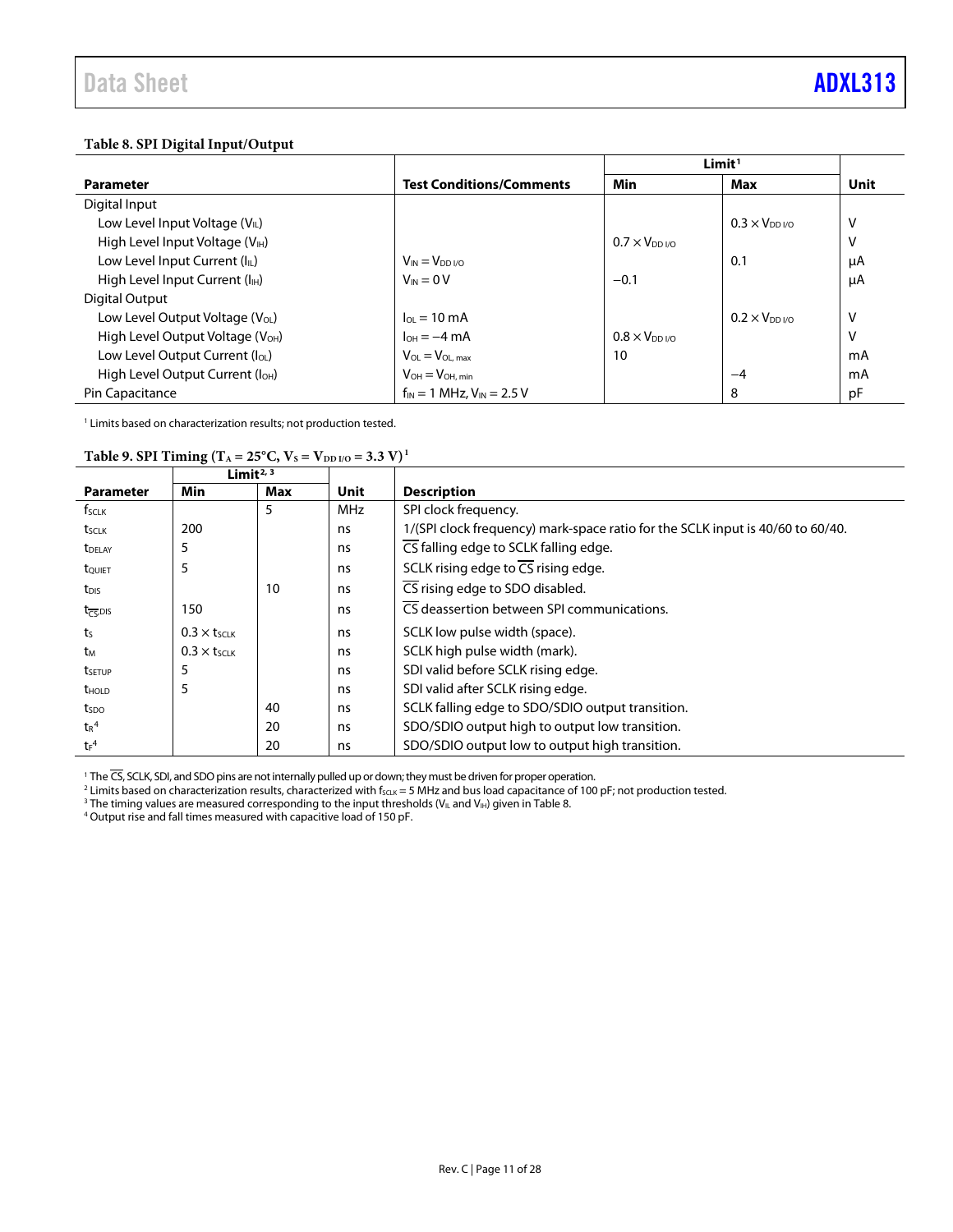11469-015

11469-016

11469-016



**NOTES**

<span id="page-11-0"></span>**1.**  $t_{SDO}$  IS ONLY PRESENT DURING READS.

Figure 17. SPI 3-Wire Read/Write



Figure 18. SPI 4-Wire Read

<span id="page-11-2"></span><span id="page-11-1"></span>

Figure 19. SPI 4-Wire Write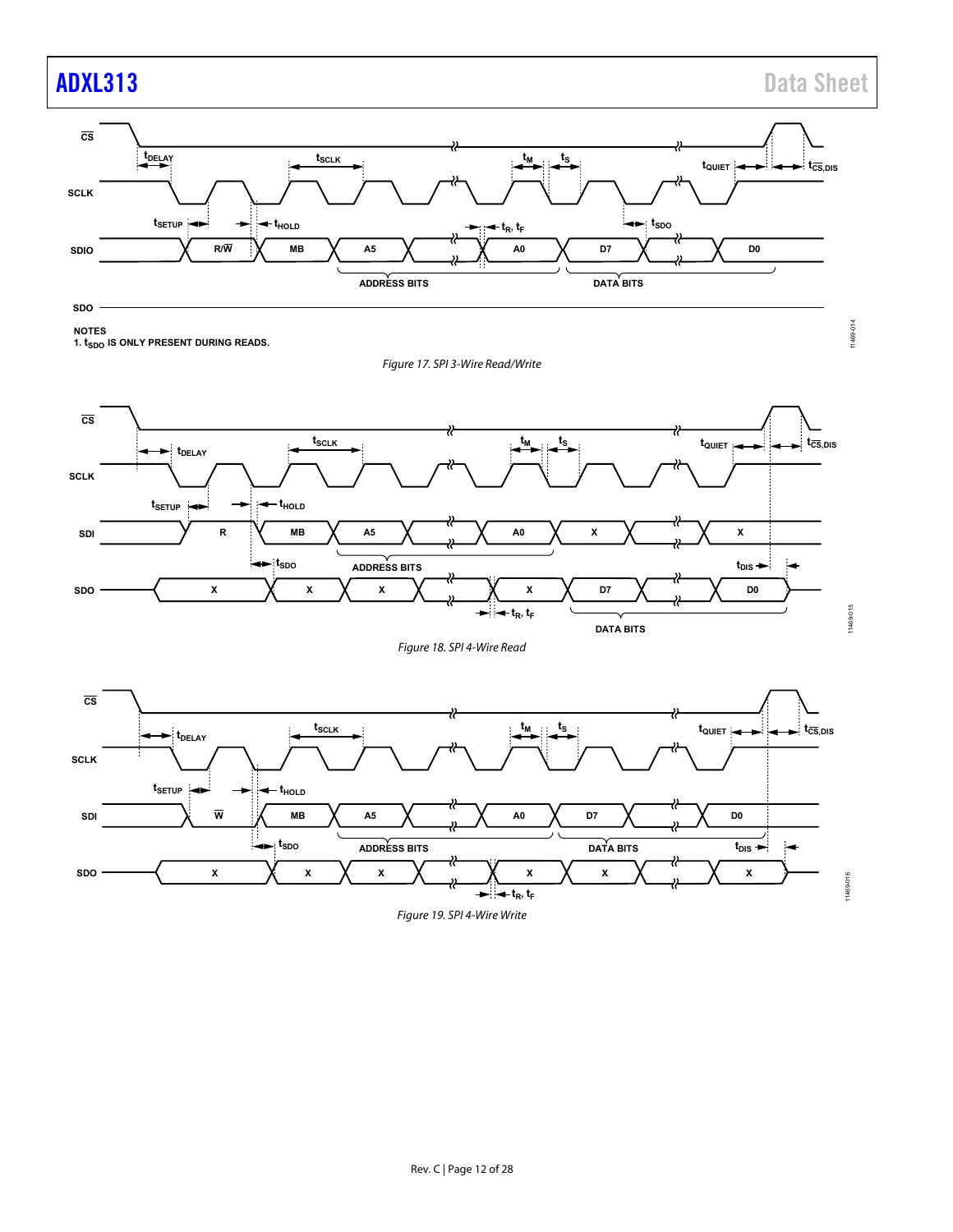### Data Sheet **[ADXL313](https://www.analog.com/adxl313?doc=adxl313.pdf)**

### <span id="page-12-0"></span> $\mathsf{I}^2\mathsf{C}$

With CS tied high to  $V_{DD I/O}$ , th[e ADXL313](https://www.analog.com/adxl313?doc=adxl313.pdf) is in I<sup>2</sup>C mode, requiring a simple 2-wire connection, as shown i[n Figure 20.](#page-12-1) The [ADXL313](https://www.analog.com/adxl313?doc=adxl313.pdf) conforms to the *UM10204 I 2 C-Bus Specification and User Manual*, Rev. 03—19 June 2007, available from NXP Semiconductor. It supports standard (100 kHz) and fast (400 kHz) data transfer modes if the bus parameters given i[n Table 10](#page-12-2) and [Table 11](#page-13-0) are met. Single- or multiple-byte reads/writes are supported, as shown i[n Figure 21.](#page-12-3) With the ALT ADDRESS pin high, the 7-bit I<sup>2</sup>C address for the device is 0x1D, followed by the R/W bit. This translates to 0x3A for a write and 0x3B for a read. An alternate I 2 C address of 0x53 (followed by the R/W bit) can be chosen by grounding the ALT ADDRESS pin (Pin 23). This translates to 0xA6 for a write and 0xA7 for a read.



<span id="page-12-1"></span>If other devices are connected to the same I<sup>2</sup>C bus, the nominal operating voltage level of these other devices cannot exceed VDDI/O by more than 0.3 V. External pull-up resistors, R<sub>P</sub>, are necessary for proper I<sup>2</sup>C operation. To ensure proper operation, refer to the *UM10204 I 2 C-Bus Specification and User Manual*, Rev. 03— 19 June 2007, when selecting pull-up resistor values.

#### <span id="page-12-2"></span>**Table 10. I2 C Digital Input/Output**

|                                             |                                                         |                     | Limit <sup>1</sup>     |      |  |
|---------------------------------------------|---------------------------------------------------------|---------------------|------------------------|------|--|
| <b>Parameter</b>                            | <b>Test Conditions/Comments</b>                         | Min                 | Max                    | Unit |  |
| Digital Input                               |                                                         |                     |                        |      |  |
| Low Level Input Voltage (VIL)               |                                                         |                     | $0.3 \times V_{DD1/0}$ | v    |  |
| High Level Input Voltage (V <sub>IH</sub> ) |                                                         | $0.7 \times V_{DD}$ |                        | v    |  |
| Low Level Input Current (IL)                | $V_{IN} = V_{DD}V_{O}$                                  |                     | 0.1                    | μA   |  |
| High Level Input Current (I <sub>H</sub> )  | $V_{IN} = 0 V$                                          | $-0.1$              |                        | μA   |  |
| Digital Output                              |                                                         |                     |                        |      |  |
| Low Level Output Voltage (V <sub>OL</sub> ) | $V_{DD}$ $V_{O}$ $<$ 2 $V_{e}$ $I_{OL}$ $=$ 3 mA        |                     | $0.2 \times V_{DD}$    | v    |  |
|                                             | $V_{DD}$ <sub>V</sub> $\circ \geq 2$ V, $I_{OL} = 3$ mA |                     | 400                    | mV   |  |
| Low Level Output Current (loL)              | $V_{OL} = V_{OL, max}$                                  | 3                   |                        | mA   |  |
| Pin Capacitance                             | $f_{IN} = 1$ MHz, $V_{IN} = 2.5$ V                      |                     | 8                      | pF   |  |

<sup>1</sup> Limits based on characterization results; not production tested.



**NOTES**

NOTES<br>1. THIS START IS EITHER A RESTART OR A STOP FOLLOWED BY A START.<br>2. THE SHADED AREAS REPRESENT WHEN THE DEVICE IS LISTENING.

<span id="page-12-3"></span>

*Figure 21. I2C Device Addressing*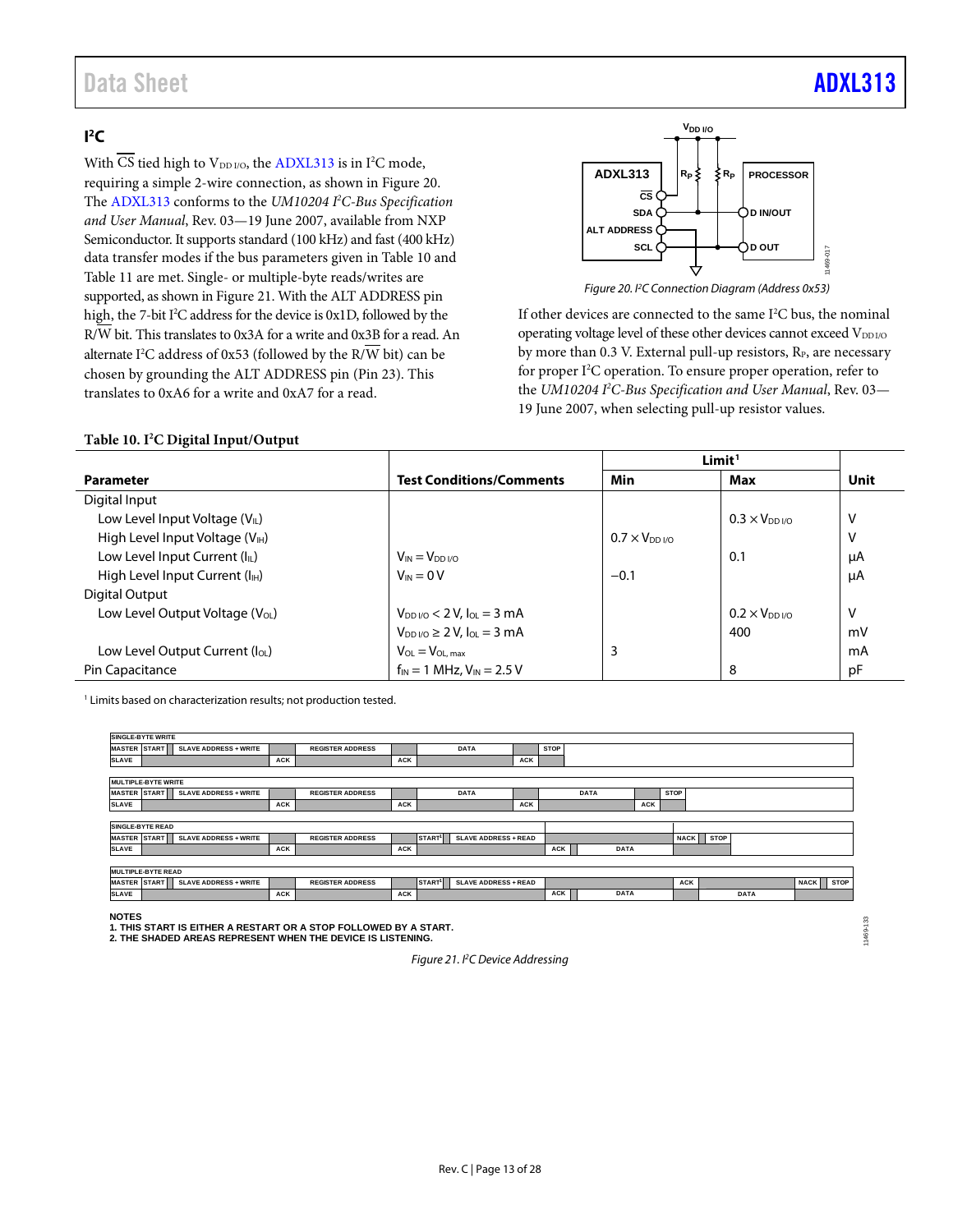11469-018

|                             | $\sigma$ .     | Limit $1/2$ |            |                                                              |
|-----------------------------|----------------|-------------|------------|--------------------------------------------------------------|
| <b>Parameter</b>            | Min            | Max         | Unit       | <b>Description</b>                                           |
| f <sub>SCL</sub>            |                | 400         | kHz        | SCL clock frequency                                          |
| $t_1$                       | 2.5            |             | μs         | SCL cycle time                                               |
| t <sub>2</sub>              | 0.6            |             | <b>LIS</b> | SCL high time                                                |
| $t_3$                       | 1.3            |             | μs         | SCL low time                                                 |
| $t_{4}$                     | 0.6            |             | <b>LIS</b> | Start/repeated start condition hold time                     |
| t <sub>5</sub>              | 100            |             | ns         | Data setup time                                              |
| $t_6$ <sup>3, 4, 5, 6</sup> | 0              | 0.9         | μs         | Data hold time                                               |
| t <sub>7</sub>              | 0.6            |             | μs         | Setup time for repeated start                                |
| t <sub>8</sub>              | 0.6            |             | μs         | Stop condition setup time                                    |
| t,                          | 1.3            |             | μs         | Bus-free time between a stop condition and a start condition |
| $t_{10}$                    |                | 300         | ns         | Rise time of both SCL and SDA when receiving                 |
|                             | 0              |             | ns         | Rise time of both SCL and SDA when receiving or transmitting |
| $t_{11}$                    |                | 250         | ns         | Fall time of SDA when receiving                              |
|                             |                | 300         | ns         | Fall time of both SCL and SDA when transmitting              |
|                             | $20 + 0.1 Cb7$ |             | ns         | Fall time of both SCL and SDA when transmitting or receiving |
| C <sub>b</sub>              |                | 400         | pF         | Capacitive load for each bus line                            |

<span id="page-13-0"></span>**Table 11. I<sup>2</sup>C Timing (T<sub>A</sub> = 25°C, V<sub>S</sub> = V<sub>DD I/O</sub> = 3.3 V)** 

<sup>1</sup> Limits based on characterization results, with f<sub>SCL</sub> = 400 kHz and a 3 mA sink current; not production tested. <sup>2</sup> All values referred to the V<sub>IH</sub> and the V<sub>IL</sub> levels given i[n Table 10.](#page-12-2)

 $3$  t<sub>6</sub> is the data hold time that is measured from the falling edge of SCL. It applies to data in transmission and acknowledge.

<sup>4</sup> A transmitting device must internally provide an output hold time of at least 300 ns for the SDA signal (with respect to V<sub>IH, min</sub> of the SCL signal) to bridge the undefined region of the falling edge of SCL.

<sup>5</sup> The maximum t<sub>6</sub> value must be met only if the device does not stretch the low period (t<sub>3</sub>) of the SCL signal.

<sup>6</sup> The maximum value for t<sub>6</sub> is a function of the clock low time (t<sub>3</sub>), the clock rise time (t<sub>10</sub>), and the minimum data setup time (t<sub>5(min</sub>). This value is calculated as  $t_{6(max)} = t_3 - t_{10} - t_{5(min)}.$ 

 $7 C<sub>b</sub>$  is the total capacitance of one bus line in picofarads.



*Figure 22. I2 C Timing Diagram*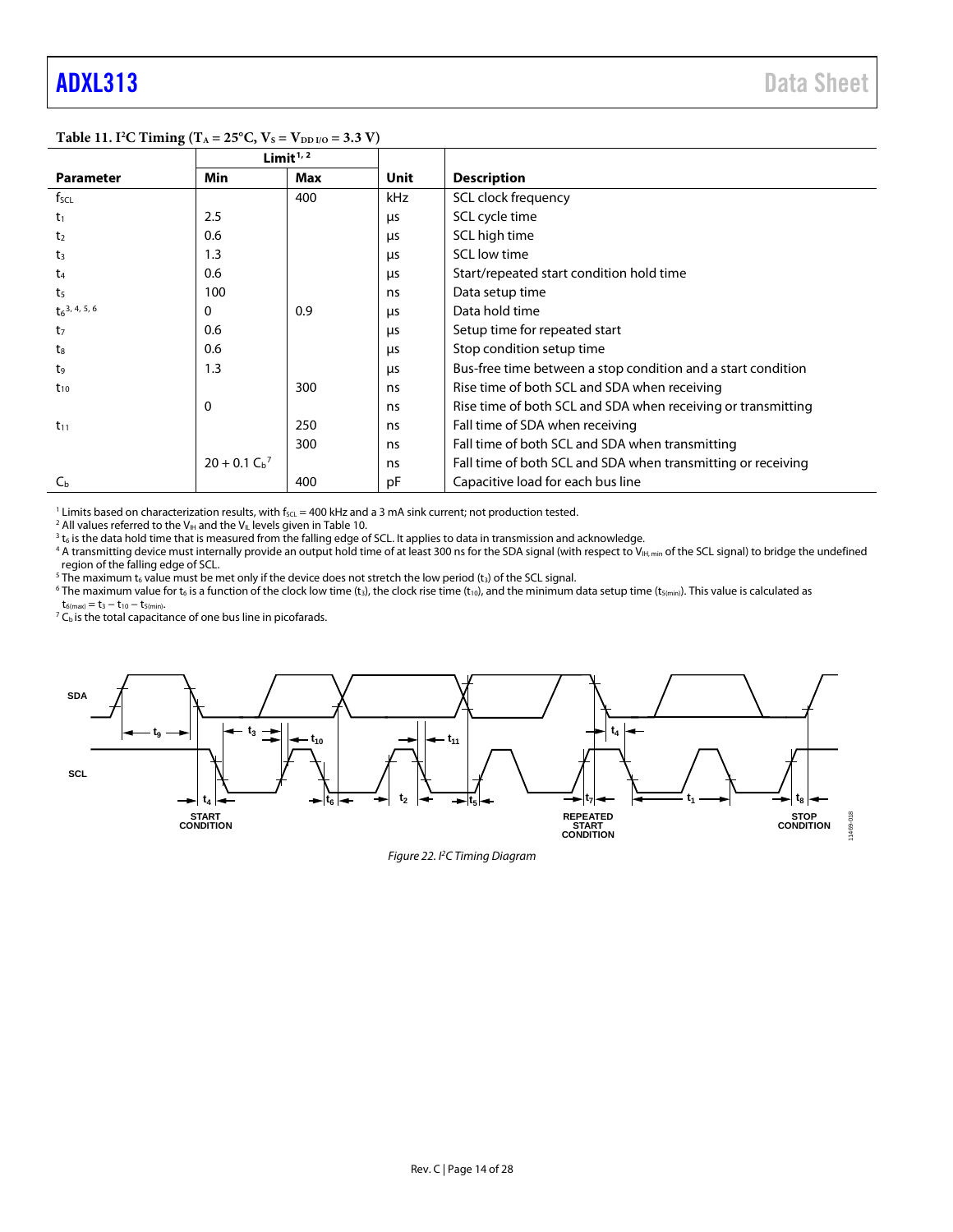#### <span id="page-14-0"></span>**INTERRUPTS**

The [ADXL313](https://www.analog.com/adxl313?doc=adxl313.pdf) provides two output pins for driving interrupts: INT1 and INT2. Both interrupt pins are push-pull, low impedance pins with output specifications shown in [Table 12.](#page-14-2) The default configuration of the interrupt pins is active high. This can be changed to active low by setting the INT\_INVERT bit in the DATA\_FORMAT register (Address 0x31). All functions can be used simultaneously, with the only limiting feature being that some functions may need to share interrupt pins.

Interrupts are enabled by setting the appropriate bit in the INT\_ENABLE register (Address 0x2E) and are mapped to either the INT1 or INT2 pin based on the contents of the INT\_MAP register (Address 0x2F). When initially configuring the interrupt pins, it is recommended that the functions and interrupt mapping be completed before enabling the interrupts. When changing the configuration of an interrupt, it is recommended that the interrupt be disabled first, by clearing the bit corresponding to that function in the INT\_ENABLE register, and then the function be reconfigured before enabling the interrupt again. Configuration of the functions while the interrupts are disabled helps to prevent the accidental generation of an interrupt.

The interrupt functions are latched and cleared either by reading the data registers (Address 0x32 to Address 0x37) until the interrupt condition is no longer valid for the data-related interrupts or by reading the INT\_SOURCE register (Address 0x30) for the remaining interrupts. The following sections describe the interrupts that can be set in the INT\_ENABLE register and monitored in the INT\_SOURCE register.

#### *DATA\_READY*

The DATA\_READY bit is set when new data is available and is cleared when no new data is available.

#### *Activity*

The activity bit is set when acceleration greater than the value stored in the THRESH\_ACT register (Address 0x24) is sensed.

#### *Inactivity*

The inactivity bit is set when acceleration of less than the value stored in the THRESH\_INACT register (Address 0x25) is sensed for more time than is specified in the TIME\_INACT register (Address 0x26). The maximum value for TIME\_INACT is 255 sec.

#### *Watermark*

The watermark bit is set when the number of samples in the FIFO equals the value stored in the samples bits in the FIFO\_CTL register (Address 0x38). The watermark bit is cleared automatically when the FIFO is read, and the content returns to a value below the value stored in the samples bits.

#### *Overrun*

The overrun bit is set when new data replaces unread data. The precise operation of the overrun function depends on the FIFO mode. In bypass mode, the overrun bit is set when new data replaces unread data in the DATA\_Xx, DATA\_Yx, and DATA\_Zx registers (Address 0x32 to Address 0x37). In all other modes, the overrun bit is set when the FIFO is filled. The overrun bit is automatically cleared when the contents of FIFO are read.

#### <span id="page-14-1"></span>**FIFO**

The [ADXL313](https://www.analog.com/adxl313?doc=adxl313.pdf) contains patent pending technology for an embedded memory management system with a 32-level FIFO that can be used to minimize host processor burden. This buffer has four modes: bypass, FIFO, stream, and trigger (see [Table 17\)](#page-20-0). Each mode is selected by the settings of the FIFO\_MODE bits in the FIFO\_CTL register (Address 0x38).

#### *Bypass Mode*

In bypass mode, the FIFO is not operational and, therefore, remains empty.

| Tuble 12. Interfugit in Digital Output       |                                    |                         |                     |      |  |  |  |  |  |
|----------------------------------------------|------------------------------------|-------------------------|---------------------|------|--|--|--|--|--|
|                                              |                                    |                         | Limit <sup>1</sup>  |      |  |  |  |  |  |
| <b>Parameter</b>                             | <b>Test Conditions/Comments</b>    | Min                     | Max                 | Unit |  |  |  |  |  |
| Digital Output                               |                                    |                         |                     |      |  |  |  |  |  |
| Low Level Output Voltage $(V_{OL})$          | $I_{OL}$ = 300 $\mu$ A             |                         | $0.2 \times V_{DD}$ | ٧    |  |  |  |  |  |
| High Level Output Voltage (V <sub>OH</sub> ) | $I_{OH} = -150 \mu A$              | $0.8 \times V_{DD}$ i/o |                     | ٧    |  |  |  |  |  |
| Low Level Output Current (loL)               | $V_{OL} = V_{OL, max}$             | 300                     |                     | μA   |  |  |  |  |  |
| High Level Output Current (I <sub>OH</sub> ) | $V_{OH} = V_{OH, min}$             |                         | $-150$              | μA   |  |  |  |  |  |
| Pin Capacitance                              | $f_{IN} = 1$ MHz, $V_{IN} = 2.5$ V |                         | 8                   | pF   |  |  |  |  |  |
| Rise/Fall Time                               |                                    |                         |                     |      |  |  |  |  |  |
| Rise Time $(t_R)^2$                          | $CLOAD = 150 pF$                   |                         | 210                 | ns   |  |  |  |  |  |
| Fall Time $(t_F)^3$                          | $CLOAD = 150 pF$                   |                         | 150                 | ns   |  |  |  |  |  |

<span id="page-14-2"></span>**Table 12. Interrupt Pin Digital Output**

<sup>1</sup> Limits based on characterization results, not production tested.

<sup>2</sup> Rise time is measured as the transition time from  $V_{OL, max}$  to  $V_{OH, min}$  of the INTx pin.

<sup>3</sup> Fall time is measured as the transition time from  $V_{OH, min}$  to  $V_{OL, max}$  of the INTx pin.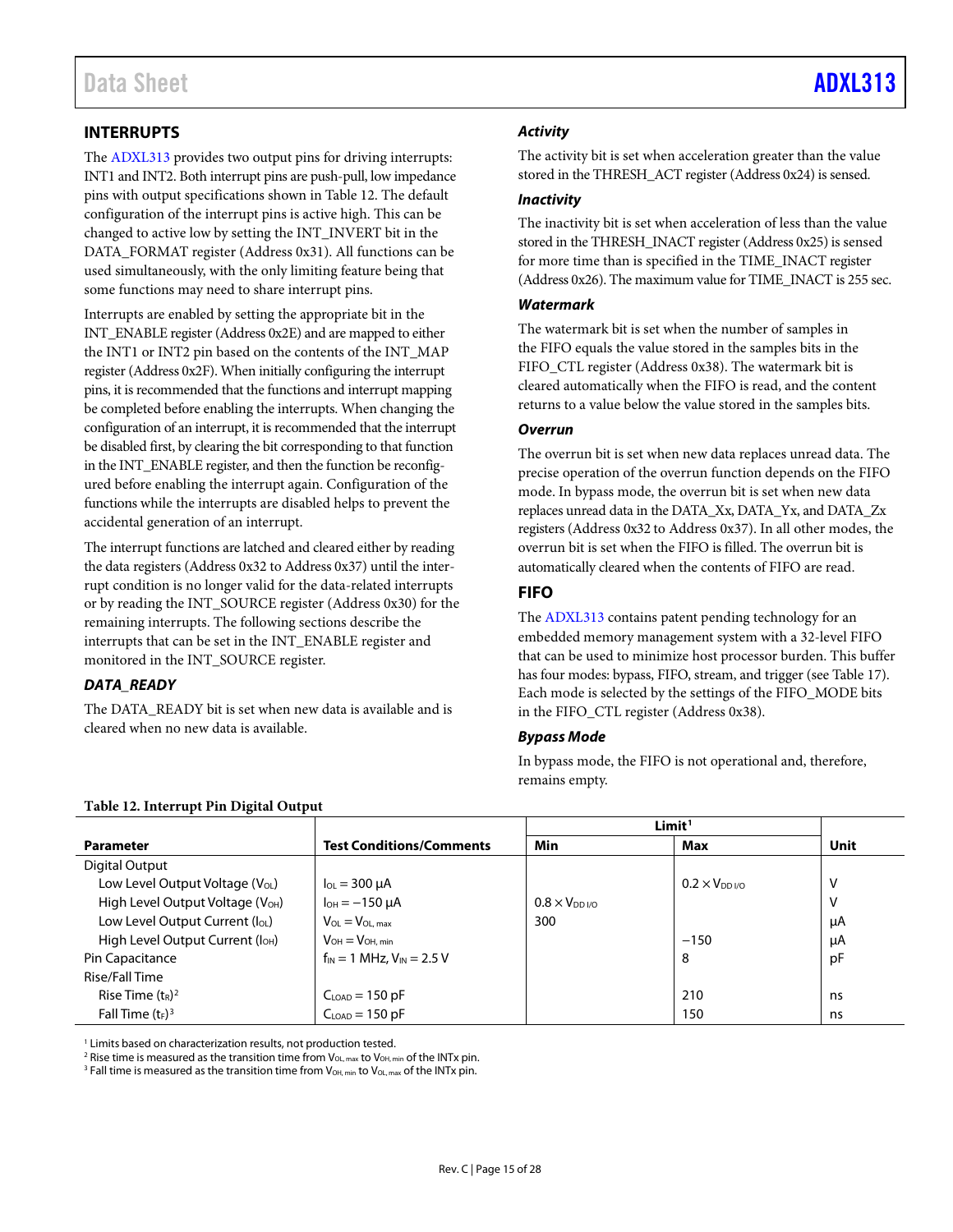#### *FIFO Mode*

In FIFO mode, data from measurements of the x-, y-, and z-axes are stored in the FIFO. When the number of samples in the FIFO equals the level specified in the samples bits of the FIFO\_CTL register (Address 0x38), the watermark interrupt is set. The FIFO continues accumulating samples until it is full (32 samples from measurements of the x-, y-, and z-axes) and then stops collecting data. After the FIFO stops collecting data, the device continues to operate; therefore, features such as activity detection can be used after the FIFO is full. The watermark interrupt continues to occur until the number of samples in the FIFO is less than the value stored in the samples bits of the FIFO\_CTL register.

#### *Stream Mode*

In stream mode, data from measurements of the x-, y-, and zaxes is stored in FIFO. When the number of samples in the FIFO equals the level specified in the samples bits of the FIFO\_CTL register (Address 0x38), the watermark interrupt is set. FIFO continues accumulating samples and holds the latest 32 samples from measurements of the x-, y-, and z-axes, discarding older data as new data arrives. The watermark interrupt continues occurring until the number of samples in FIFO is less than the value stored in the samples bits of the FIFO\_CTL register.

#### *Trigger Mode*

<span id="page-15-1"></span>In trigger mode, the FIFO accumulates samples, holding the latest 32 samples from measurements of the x-, y-, and z-axes. After a trigger event occurs and an interrupt is sent to the INT1 or INT2 pin (determined by the trigger bit in the FIFO\_CTL register), FIFO keeps the last n samples (where n is the value specified by the samples bits in the FIFO\_CTL register) and then operates in FIFO mode, collecting new samples only when the FIFO is not full. A delay of at least 5 μs must be present between the trigger event occurring and the start of reading data from the FIFO to allow the FIFO to discard and retain the necessary samples. Additional trigger events cannot be recognized until the trigger mode is reset. To reset the trigger mode, set the device to bypass mode and then set the device back to trigger mode. Note that the FIFO data must be read first because placing the device into bypass mode clears FIFO.

#### *Retrieving Data from FIFO*

The FIFO data is read through the DATA\_Xx, DATA\_Yx, and DATA\_Zx registers (Address 0x32 to Address 0x37). When the FIFO is in FIFO, stream, or trigger mode, reads to the DATA\_Xx, DATA\_xY, and DATA\_Zx registers read data stored in the FIFO. Each time data is read from the FIFO, the oldest x-, y-,

and z-axes data is placed into the DATA\_Xx, DATA\_Yx, and DATA Zx registers.

If a single-byte read operation is performed, the remaining bytes of data for the current FIFO sample are lost. Therefore, all axes of interest must be read in a burst (or multiple-byte) read operation. To ensure that the FIFO has completely popped (that is, that new data has completely moved into the DATA\_Xx, DATA\_Yx, and DATA\_Zx registers), there must be at least 5 μs between the end of reading the data registers and the start of a new read of the FIFO or a read of the FIFO\_STATUS register (Address 0x39). The end of reading a data register is signified by the transition from Register 0x37 to Register 0x38 or by the  $\overline{\text{CS}}$  pin going high.

For SPI operation at 1.6 MHz or less, the register addressing portion of the transmission is a sufficient delay to ensure that the FIFO has completely popped. For SPI operation greater than 1.6 MHz, it is necessary to deassert the CS pin to ensure a total delay of 5 μs; otherwise, the delay is not sufficient. The total delay necessary for 5 MHz operation is at most 3.4 μs. This is not a concern when using I<sup>2</sup>C mode because the communication rate is low enough to ensure a sufficient delay between FIFO reads.

#### <span id="page-15-0"></span>**SELF TEST**

The [ADXL313](https://www.analog.com/adxl313?doc=adxl313.pdf) incorporates a self test feature that effectively tests its mechanical and electronic systems simultaneously. When the self test function is enabled (via the SELF\_TEST bit in the DATA\_FORMAT register, Address 0x31), an electrostatic force is exerted on the mechanical sensor. This electrostatic force moves the mechanical sensing element in the same manner as acceleration, and it is additive to the acceleration experienced by the device. This added electrostatic force results in an output change in the x-, y-, and z-axes. Because the electrostatic force is proportional to  $\mathrm{V\!s}^2$ , the output change varies with  $\mathrm{V\!s}$ . The self test feature of th[e ADXL313](https://www.analog.com/adxl313?doc=adxl313.pdf) also exhibits a bimodal behavior. However, the limits shown i[n Table 1](#page-2-1) an[d Table 13](#page-15-2) are valid for all potential self test values across the entire allowable voltage range. Use of the self test feature at data rates of less than 100 Hz or at 1600 Hz may yield values outside these limits. Therefore, the part must be in normal power operation (LOW\_POWER bit  $= 0$ ) in the BW\_RATE register, Address 0x2C) and be placed into a data rate of 100 Hz through 800 Hz or 3200 Hz for the self test function to operate correctly.

#### <span id="page-15-2"></span>**Table 13. Self Test Output (T<sub>A</sub> = 25°C, 2.0 V ≤**  $V_S$  **≤ 3.6 V)**

| Axis | Min $(q)$ | Max(q)  |
|------|-----------|---------|
|      | 0.20      | 2.36    |
|      | $-2.36$   | $+0.20$ |
|      | 0.30      | 3.70    |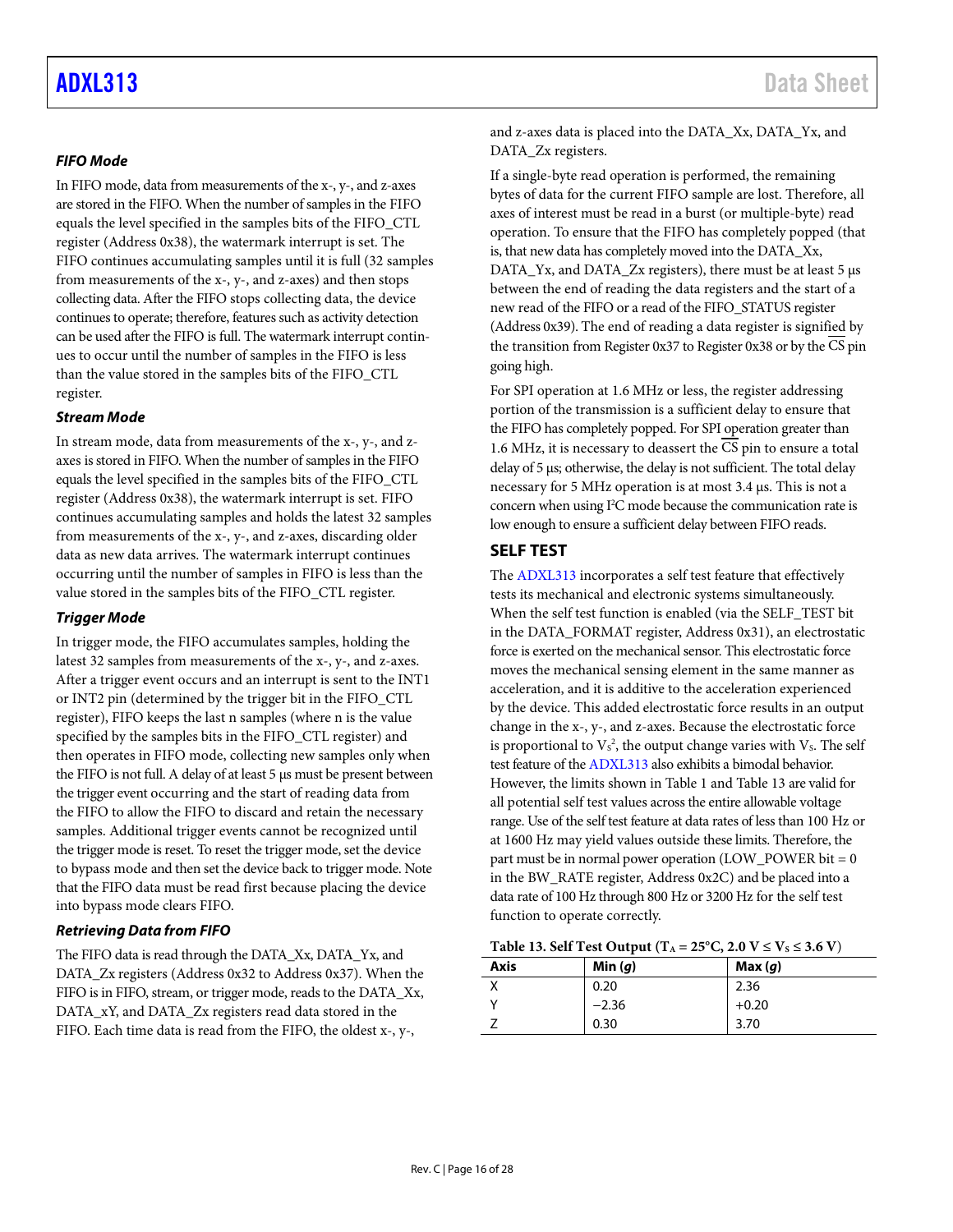<span id="page-16-0"></span>**Table 14. Register Map**

| Reg.            | Name              | Type             | D7                                | D <sub>6</sub>                | D <sub>5</sub>       | D4                | D <sub>3</sub>  | D <sub>2</sub> | D <sub>1</sub> | D <sub>0</sub> | <b>Reset</b><br>Value |
|-----------------|-------------------|------------------|-----------------------------------|-------------------------------|----------------------|-------------------|-----------------|----------------|----------------|----------------|-----------------------|
| 0x00            | DEVID 0           | R                |                                   |                               |                      | DEVID_0[7:0]      |                 |                |                |                | 0xAD                  |
| 0x01            | DEVID 1           | R                |                                   |                               |                      | DEVID_1[7:0]      |                 |                |                |                | 0x1D                  |
| 0x02            | <b>PARTID</b>     | R                |                                   |                               |                      | PARTID[7:0]       |                 |                |                |                | 0xCB                  |
| 0x03            | <b>REVID</b>      | R                |                                   |                               |                      | REVID[7:0]        |                 |                |                |                | 0x00                  |
| 0x04            | <b>XID</b>        | R                |                                   |                               |                      | XID[7:0]          |                 |                |                |                | 0x00                  |
| 0x05 to<br>0x17 | Reserved          | <b>RSVD</b>      |                                   |                               |                      | Reserved          |                 |                |                |                |                       |
| 0x18            | SOFT_RESET        | $R/\overline{W}$ |                                   |                               |                      | SOFT_RESET[7:0]   |                 |                |                |                | 0x00                  |
| 0x19 to<br>0x1D | Reserved          | <b>RSVD</b>      |                                   |                               |                      | Reserved          |                 |                |                |                |                       |
| 0x1E            | <b>OFSX</b>       | $R/\overline{W}$ |                                   |                               |                      | OFSX[7:0]         |                 |                |                |                | 0x00                  |
| 0x1F            | <b>OFSY</b>       | $R/\overline{W}$ |                                   |                               |                      | OFSY[7:0]         |                 |                |                |                | 0x00                  |
| 0x20            | <b>OFSZ</b>       | $R/\overline{W}$ |                                   |                               |                      | OFSZ[7:0]         |                 |                |                |                | 0x00                  |
| 0x21 to<br>0x23 | Reserved          | <b>RSVD</b>      |                                   |                               |                      | Reserved          |                 |                |                |                |                       |
| 0x24            | THRESH ACT        | $R/\overline{W}$ |                                   |                               |                      | THRESH_ACT[7:0]   |                 |                |                |                | 0x00                  |
| 0x25            | THRESH INACT      | $R/\overline{W}$ |                                   |                               |                      | THRESH INACT[7:0] |                 |                |                |                | 0x00                  |
| 0x26            | TIME_INACT        | R/W              |                                   |                               |                      | TIME_INACT[7:0]   |                 |                |                |                | 0x00                  |
| 0x27            | ACT INACT CTL     | $R/\overline{W}$ | ACT<br>AC/DC                      | $ACT_X$                       | ACT_Y                | ACT Z             | INACT<br>AC/DC  | INACT_X        | INACT_Y        | INACT_Z        | 0x00                  |
| 0x28 to<br>0x2B | Reserved          | <b>RSVD</b>      |                                   |                               |                      | Reserved          |                 |                |                |                |                       |
| 0x2C            | <b>BW_RATE</b>    | $R/\overline{W}$ | $\mathbf 0$                       | $\mathbf 0$                   | $\mathbf 0$          | LOW_POWER         |                 |                | Rate[3:0]      |                | 0x0A                  |
| 0x2D            | POWER_CTL         | $R/\overline{W}$ | 0                                 | $12C_$<br><b>DISABLE</b>      | Link                 | AUTO_SLEEP        | Measure         | Sleep          | Wake-up[1:0]   |                | 0x00                  |
| 0x2E            | <b>INT ENABLE</b> | R/W              | DATA<br><b>READY</b>              | $\Omega$                      | $\Omega$             | Activity          | Inactivity      | $\mathbf 0$    | Watermark      | Overrun        | 0x00                  |
| 0x2F            | INT MAP           | $R/\overline{W}$ | DATA<br><b>READY</b>              | $\Omega$                      | $\Omega$             | Activity          | Inactivity      | $\mathbf 0$    | Watermark      | Overrun        | 0x00                  |
| 0x30            | INT_SOURCE        | R                | $\overline{DATA}$<br><b>READY</b> | $\mathbf 0$                   | $\mathbf 0$          | Activity          | Inactivity      | $\mathbf 0$    | Watermark      | Overrun        | 0x02                  |
| 0x31            | DATA FORMAT       | $R/\overline{W}$ | SELF_<br><b>TEST</b>              | SPI                           | INT<br><b>INVERT</b> | $\mathbf 0$       | <b>FULL RES</b> | Justify        | Range[1:0]     |                | 0x00                  |
| 0x32            | DATA X0           | R                |                                   |                               |                      | DATA X0[7:0]      |                 |                |                |                | 0x00                  |
| 0x33            | DATA_X1           | R                |                                   |                               |                      | DATA_X1[7:0]      |                 |                |                |                | 0x00                  |
| 0x34            | DATA_Y0           | R                |                                   |                               |                      | DATA_Y0[7:0]      |                 |                |                |                | 0x00                  |
| 0x35            | DATA_Y1           | R                |                                   |                               |                      | DATA_Y1[7:0]      |                 |                |                |                | 0x00                  |
| 0x36            | DATA_Z0           | R                |                                   |                               |                      | DATA_Z0[7:0]      |                 |                |                |                | 0x00                  |
| 0x37            | DATA_Z1           | R                |                                   |                               |                      | DATA_Z1[7:0]      |                 |                |                |                | 0x00                  |
| 0x38            | FIFO_CTL          | $R/\overline{W}$ | FIFO_MODE[1:0]                    |                               | Trigger              |                   |                 | Samples[4:0]   |                |                | 0x00                  |
| 0x39            | FIFO_STATUS       | R                | FIFO_TRIG                         | $\mathbf 0$<br><b>Entries</b> |                      |                   |                 |                |                |                | 0x00                  |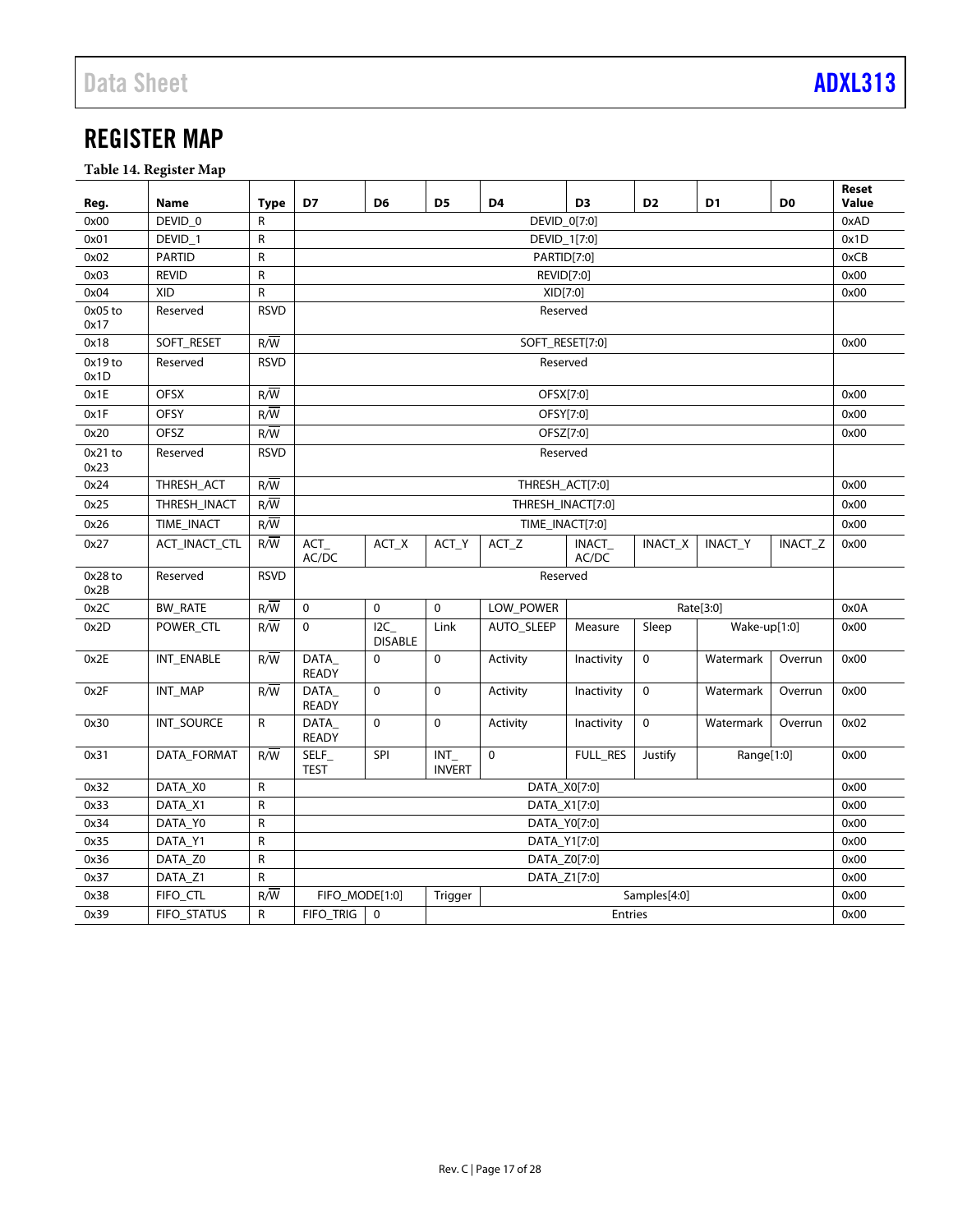#### <span id="page-17-0"></span>**REGISTER DEFINITIONS**

#### *Register 0x00—DEVID\_0 (Read Only)*

| כח | D6 | D5 | D4 | $\overline{D}$ | D <sub>2</sub> | D1 | D <sub>0</sub> |
|----|----|----|----|----------------|----------------|----|----------------|
|    |    |    |    |                |                |    |                |

The DEVID\_0 register holds a fixed device ID identifying Analog Devices, Inc., as the device manufacturer. The default value of this register is 0xAD.

#### *Register 0x01—DEVID\_1 (Read Only)*

| D7 | D6   D5   D4   D3   D2   D1 |  |  | $\overline{D}$ |
|----|-----------------------------|--|--|----------------|
|    |                             |  |  |                |

The DEVID\_1 register holds a fixed device ID that further enhances traceability of th[e ADXL313.](https://www.analog.com/adxl313?doc=adxl313.pdf) The default value of this register is 0x1D.

#### *Register 0x02—PARTID (Read Only)*

| D7 | $\overline{5}$ |  | D5   D4   D3   D2   D1 | D <sub>0</sub> |
|----|----------------|--|------------------------|----------------|
|    |                |  |                        |                |

The PARTID register identifies the device as a[n ADXL313.](https://www.analog.com/adxl313?doc=adxl313.pdf) The default hexadecimal value stored in this register, 0xCB, is meant to be interpreted as an octal value that corresponds to 313. If the user does not read back 0xCB from this register, assume that the device under test is not a[n ADXL313](https://www.analog.com/adxl313?doc=adxl313.pdf) device.

#### *Register 0x03—REVID (Read Only)*

| 16 | כי | 74              | D3       | גר | D1 | 90 |
|----|----|-----------------|----------|----|----|----|
|    |    | REVIL<br>∧∟עווע | /ID[7:0] |    |    |    |

The number contained in the REVID register represents the silicon revision of th[e ADXL313.](https://www.analog.com/adxl313?doc=adxl313.pdf) This number is incremented for any major silicon revision.

#### *Register 0x04—XID (Read Only)*

| $\sim$ |    |    |          |    |                |    |    |  |
|--------|----|----|----------|----|----------------|----|----|--|
|        | D6 | D5 | D4       | D3 | D <sub>2</sub> | D1 | D0 |  |
|        |    |    | XID[7:0] |    |                |    |    |  |

The XID register stores a semiunique serial number that is generated from the device trim and calibration process.

#### *Register 0x18—SOFT\_RESET (Read/Write)*

|    |    |                 | ____ | - - - |                |
|----|----|-----------------|------|-------|----------------|
| D6 | D5 | D4              | D3   | D2    | D <sub>0</sub> |
|    |    | SOFT RESET[7:0] |      |       |                |

Writing a value of 0x52 to Register 0x18 triggers the soft reset function of th[e ADXL313.](https://www.analog.com/adxl313?doc=adxl313.pdf) The soft reset returns th[e ADXL313](https://www.analog.com/adxl313?doc=adxl313.pdf) to the beginning of its power-on initialization routine, clearing the configuration settings that were written to the memory map, which allows easy reconfiguration of th[e ADXL313](https://www.analog.com/adxl313?doc=adxl313.pdf) device.

#### *Register 0x1E—OFSX (Read/Write), Register 0x1F—OFSY (Read/Write), Register 0x20—OFSZ (Read/Write)*

| לח        | D6 | D5 | D4        | D <sub>3</sub> | D <sub>2</sub> | D1 | D <sub>0</sub> |
|-----------|----|----|-----------|----------------|----------------|----|----------------|
| OFSX[7:0] |    |    |           |                |                |    |                |
| OFSY[7:0] |    |    |           |                |                |    |                |
|           |    |    | OFSZ[7:0] |                |                |    |                |

The OFSX, OFSY, and OFSZ registers are each eight bits and offer user set offset adjustments in twos complement format, with a scale factor of 3.9 mg/LSB (that is,  $0x7F = 0.5 g$ ). The value stored in the offset registers is automatically added to the acceleration data, and the resulting value is stored in the output data registers.

#### *Register 0x24—THRESH\_ACT (Read/Write)*

| D6 | D5 | D4 | D <sub>3</sub>  | D2 | D0 |
|----|----|----|-----------------|----|----|
|    |    |    | THRESH_ACT[7:0] |    |    |

The THRESH\_ACT register is eight bits and holds the threshold value for detecting activity. The data format is unsigned; therefore, the magnitude of the activity event is compared with the value in the THRESH\_ACT register. The scale factor is 15.625 m*g*/LSB. A value of 0 may result in undesirable behavior if the activity interrupt is enabled.

#### *Register 0x25—THRESH\_INACT (Read/Write)*

| D6 | D <sub>5</sub> | D4                | D <sub>3</sub> | D <sub>2</sub> | D1 | D <sub>0</sub> |
|----|----------------|-------------------|----------------|----------------|----|----------------|
|    |                | THRESH_INACT[7:0] |                |                |    |                |

The THRESH\_INACT register is eight bits and holds the threshold value for detecting inactivity. The data format is unsigned; therefore, the magnitude of the inactivity event is compared with the value in the THRESH\_INACT register. The scale factor is 15.625 m*g*/LSB. A value of 0 may result in undesirable behavior if the inactivity interrupt is enabled.

#### *Register 0x26—TIME\_INACT (Read/Write)*

| D6 | D4              | D <sub>3</sub> | D <sub>2</sub> | D1 | D0 |
|----|-----------------|----------------|----------------|----|----|
|    | TIME_INACT[7:0] |                |                |    |    |

The TIME\_INACT register is eight bits and contains an unsigned time value. Acceleration must be less than the value in the THRESH\_INACT register for the amount of time represented by TIME\_INACT for inactivity to be declared. The scale factor is 1 sec/LSB. Unlike the other interrupt functions, which use unfiltered data (see th[e Threshold](#page-21-3) section), the inactivity function uses filtered output data. At least one output sample must be generated for the inactivity interrupt to be triggered. This results in the function appearing unresponsive if the TIME\_INACT register is set to a value less than the time constant of the output data rate. A value of 0 results in an interrupt when the output data is less than the value in the THRESH\_INACT register.

#### *Register 0x27—ACT\_INACT\_CTL (Read/Write)*

| D7          | D6             | D <sub>5</sub> | D4             |
|-------------|----------------|----------------|----------------|
| ACT AC/DC   | ACT X          | ACT Y          | ACT Z          |
| D3          | D <sub>2</sub> | D1             | D <sub>0</sub> |
| INACT AC/DC | INACT X        | <b>INACT Y</b> | <b>INACT Z</b> |

#### **ACT\_AC/DC and INACT\_AC/DC Bits**

A setting of 0 selects dc-coupled operation, and a setting of 1 enables ac-coupled operation. In dc-coupled operation, the current acceleration magnitude is compared directly with THRESH\_ACT and THRESH\_INACT to determine whether activity or inactivity is detected.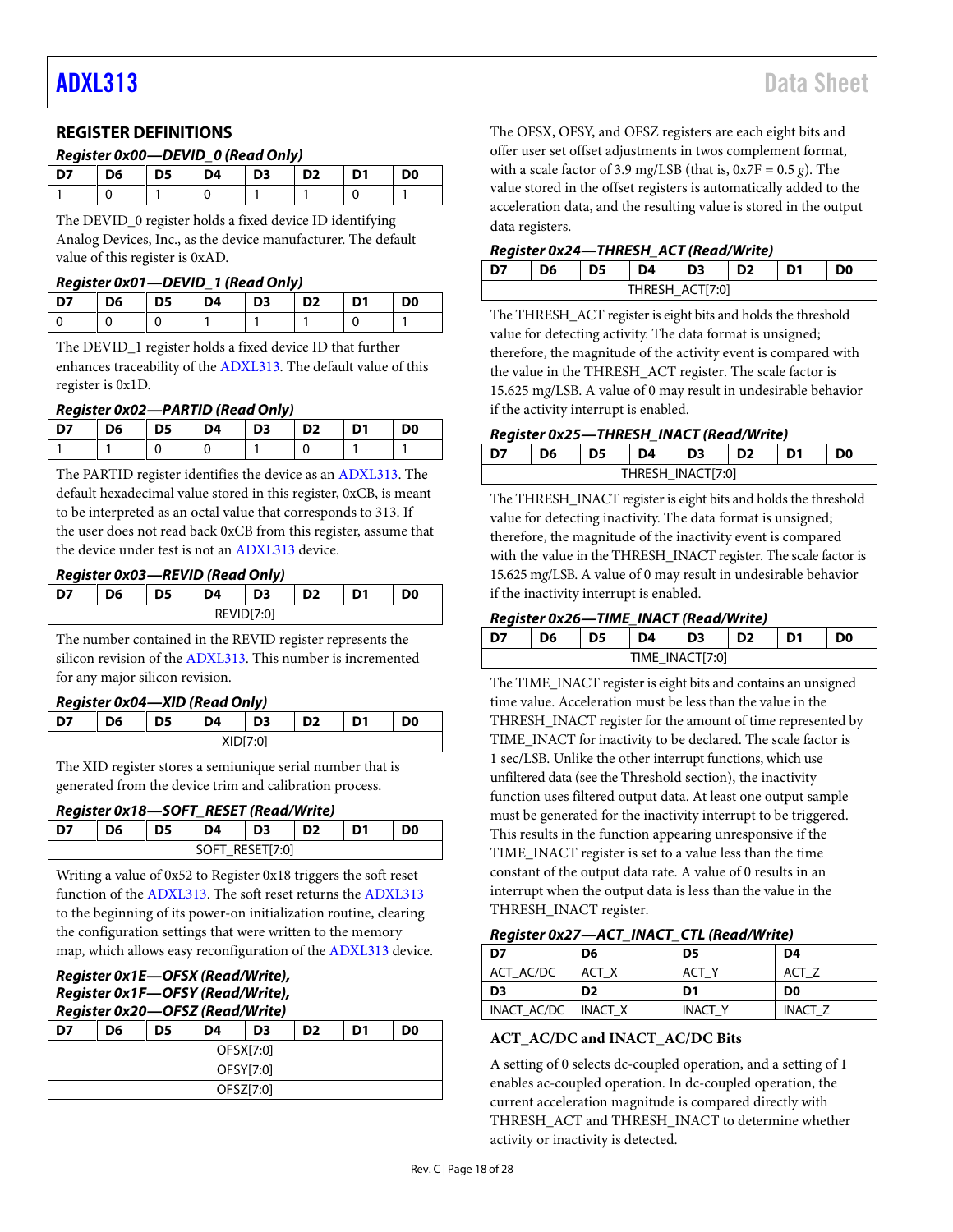### Data Sheet [ADXL313](https://www.analog.com/adxl313?doc=adxl313.pdf)

In ac-coupled operation for activity detection, the acceleration value at the start of activity detection is taken as a reference value. New samples of acceleration are then compared to this reference value and, if the magnitude of the difference exceeds the THRESH\_ACT value, the device triggers an activity interrupt.

Similarly, in ac-coupled operation for inactivity detection, a reference value is used for comparison and is updated whenever the device exceeds the inactivity threshold. After the reference value is selected, the device compares the magnitude of the difference between the reference value and the current acceleration with THRESH\_INACT. If the difference is less than the value in THRESH\_INACT for the time in TIME\_INACT, the device is considered inactive and the inactivity interrupt is triggered.

#### **ACT\_x and INACT\_x Bits**

A setting of 1 enables x-, y-, or z-axis participation in detecting activity or inactivity. A setting of 0 excludes the selected axis from participation. If all axes are excluded, the function is disabled. For activity detection, all participating axes are logically OR'ed, causing the activity function to trigger when any of the participating axes exceeds the threshold. For inactivity detection, all participating axes are logically AND'ed, causing the inactivity function to trigger only if all participating axes are below the threshold for the specified period of time.

*Register 0x2C—BW\_RATE (Read/Write)*

| D7 | D6 | --<br>כט | 94                      | ~~ | D1   | D <sub>0</sub> |
|----|----|----------|-------------------------|----|------|----------------|
|    |    | 0        | <b>OWER</b><br>זט<br>או |    | Rate |                |

#### **LOW\_POWER Bit**

A setting of 0 in the LOW\_POWER bit selects normal operation, and a setting of 1 selects reduced power operation, which has somewhat higher noise (see th[e Power Modes](#page-7-5) section for details).

#### **Rate Bits**

These bits select the device bandwidth and output data rate (see [Table 5](#page-7-3) and [Table 6](#page-7-4) for details). The default value is 0x0A, which translates to a 100 Hz output data rate. Select an output data rate that is appropriate for the communication protocol and frequency selected. Selecting too high of an output data rate with a low communication speed results in samples being discarded.

*Register 0x2D—POWER\_CTL (Read/Write)*

|                |                | $1.9919191$ $2.129$ $1.911211$ $3.121139$ $3.111139$ |                   |  |  |  |  |
|----------------|----------------|------------------------------------------------------|-------------------|--|--|--|--|
| D7             | D6             | D <sub>5</sub>                                       | D4                |  |  |  |  |
|                | I2C DISABLE    | Link                                                 | <b>AUTO SLEEP</b> |  |  |  |  |
| D <sub>3</sub> | D <sub>2</sub> | D1                                                   | D <sub>0</sub>    |  |  |  |  |
| Measure        | Sleep          |                                                      | Wake-up           |  |  |  |  |

#### **I2C\_Disable Bit**

The [ADXL313](https://www.analog.com/adxl313?doc=adxl313.pdf) is capable of communicating via SPI or I<sup>2</sup>C transmission protocols. Typically, these protocols do not overlap; however, situations may arise where SPI transactions can imitate an I 2 C start command. This causes th[e ADXL313](https://www.analog.com/adxl313?doc=adxl313.pdf) to respond unexpectedly, causing a communications issue with other devices on the network. To ensure that th[e ADXL313](https://www.analog.com/adxl313?doc=adxl313.pdf) does

not interpret SPI commands as an I<sup>2</sup>C start condition, assert the I2C\_Disable bit.

#### **Link Bit**

A setting of 1 in the link bit with both the activity and inactivity functions enabled delays the start of the activity function until inactivity is detected. After activity is detected, inactivity detection begins, preventing the detection of activity. This bit serially links the activity and inactivity functions. When this bit is set to 0, the inactivity and activity functions are concurrent. Additional information can be found in th[e Link Mode](#page-21-4) section.

When clearing the link bit, it is recommended that the part be placed into standby mode and then set back to measurement mode with a subsequent write. This is done to ensure that the device is properly biased if sleep mode is manually disabled; otherwise, the first few samples of data after the link bit is cleared may have additional noise, especially if the device was asleep when the bit was cleared.

#### **AUTO\_SLEEP Bit**

If the link bit is set, a setting of 1 in the AUTO\_SLEEP bit sets th[e ADXL313](https://www.analog.com/adxl313?doc=adxl313.pdf) to switch to sleep mode when inactivity is detected (that is, when acceleration is below the THRESH\_INACT value for at least the time indicated by TIME\_INACT). A setting of 0 disables automatic switching to sleep mode. See the description of the sleep bit in the [Sleep Bit](#page-18-0) section for more information.

When clearing the AUTO\_SLEEP bit, it is recommended that the part be placed into standby mode and then set back to measurement mode with a subsequent write. This is done to ensure that the device is properly biased if sleep mode is manually disabled; otherwise, the first few samples of data after the AUTO\_SLEEP bit is cleared may have additional noise, especially if the device was asleep when the bit was cleared.

#### **Measure Bit**

A setting of 0 in the measure bit places the part into standby mode, and a setting of 1 places the part into measurement mode. The [ADXL313](https://www.analog.com/adxl313?doc=adxl313.pdf) powers up in standby mode with minimum power consumption.

#### <span id="page-18-0"></span>**Sleep Bit**

A setting of 0 in the sleep bit puts the part into the normal mode of operation, and a setting of 1 places the part into sleep mode. Sleep mode suppresses DATA\_READY (see Register 0x2E, Register 0x2F, and Register 0x30), stops transmission of data to the FIFO, and switches the sampling rate to one specified by the wake-up bits. In sleep mode, only the activity function can be used.

When clearing the sleep bit, it is recommended that the part be placed into standby mode and then set back to measurement mode with a subsequent write. This is done to ensure that the device is properly biased if sleep mode is manually disabled; otherwise, the first few samples of data after the sleep bit is cleared may have additional noise, especially if the device was asleep when the bit was cleared.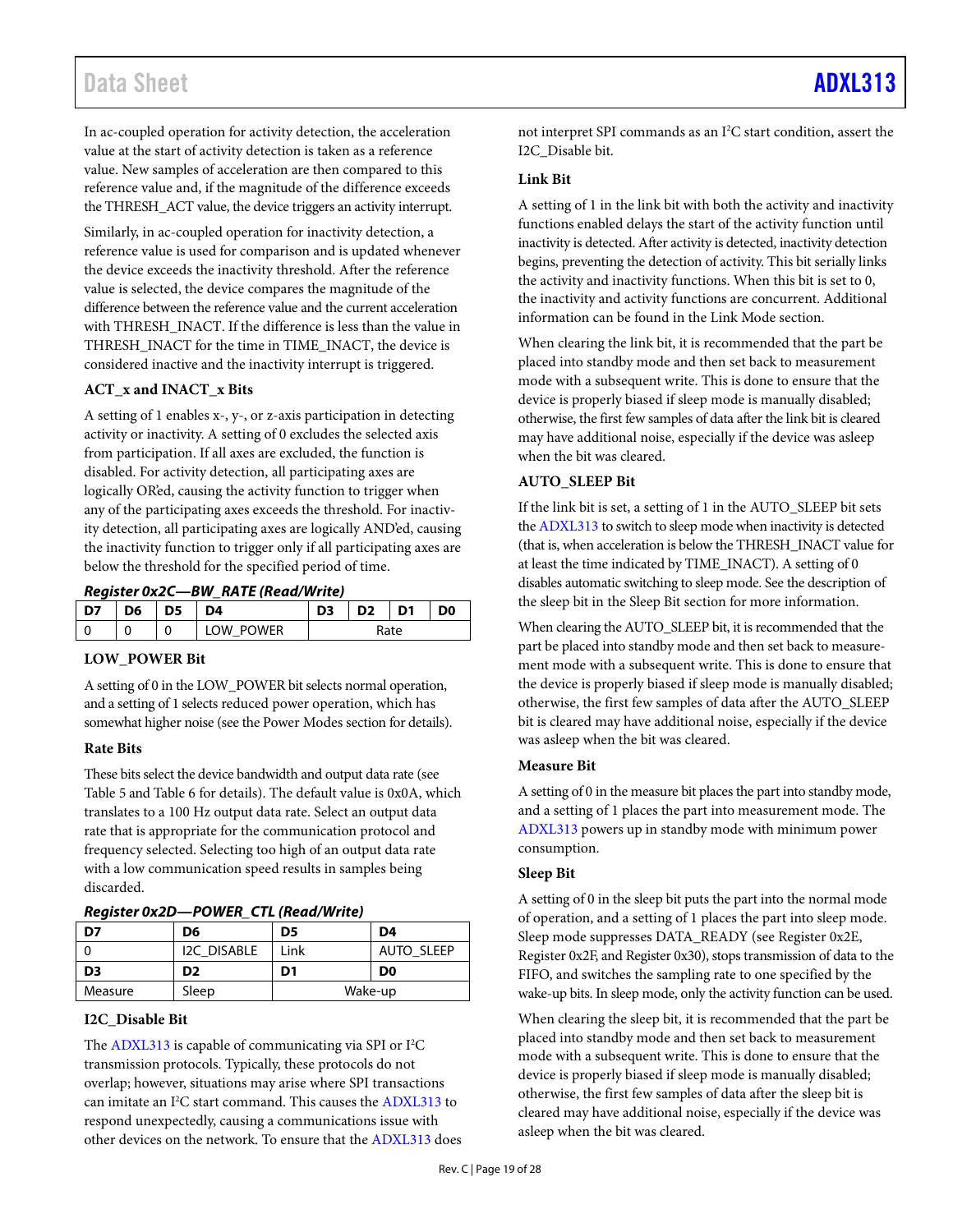#### **Wake-Up Bits**

These bits control the frequency of readings in sleep mode as described in [Table 15.](#page-19-0)

#### <span id="page-19-0"></span>**Table 15. Frequency of Readings in Sleep Mode**

| <b>Setting</b> |    |                       |
|----------------|----|-----------------------|
| D <sub>1</sub> | D0 | <b>Frequency (Hz)</b> |
|                |    | 8                     |
|                |    |                       |
|                | J  | ำ                     |
|                |    |                       |

#### *Register 0x2E—INT\_ENABLE (Read/Write)*

| D7             | D6 | D5        | D4             |
|----------------|----|-----------|----------------|
| DATA READY     |    |           | Activity       |
| D <sub>3</sub> | D2 | D1        | D <sub>0</sub> |
| Inactivity     |    | Watermark | Overrun        |

Setting bits in this register to a value of 1 enables their respective functions to generate interrupts, whereas a value of 0 prevents the functions from generating interrupts. The DATA\_READY, watermark, and overrun bits enable only the interrupt output; the functions are always enabled. It is recommended that interrupts be configured before enabling their outputs.

#### *Register 0x2F—INT\_MAP (Read/Write)*

| D7             | D6             | D5        | D4             |
|----------------|----------------|-----------|----------------|
| DATA READY     |                |           | Activity       |
| D <sub>3</sub> | D <sub>2</sub> | D1        | D <sub>0</sub> |
| Inactivity     |                | Watermark | Overrun        |

Any bits set to 0 in this register send their respective interrupts to the INT1 pin, whereas bits set to 1 send their respective interrupts to the INT2 pin. All selected interrupts for a given pin are OR'ed.

#### *Register 0x30—INT\_SOURCE (Read Only)*

| D7         | D6             | D5        | D4             |
|------------|----------------|-----------|----------------|
| DATA READY |                |           | Activity       |
| D3         | D <sub>2</sub> | D1        | D <sub>0</sub> |
| Inactivity |                | Watermark | Overrun        |

Bits set to 1 in this register indicate that their respective functions have triggered an event, whereas a value of 0 indicates that the corresponding event has not occurred. The DATA\_READY, watermark, and overrun bits are always set if the corresponding events occur, regardless of the INT\_ENABLE register settings, and are cleared by reading data from the DATA\_Xx, DATA\_Yx, and DATA\_Zx registers. The DATA\_READY and watermark bits may require multiple reads, as indicated in the FIFO mode descriptions in th[e FIFO](#page-14-1) section. Other bits, and the corresponding interrupts, are cleared by reading the INT\_SOURCE register.

#### *Register 0x31—DATA\_FORMAT (Read/Write)*

| <b>D7</b> | $D6$ $D5$ |                              | $D4$ $D3$      |                         | D <sub>2</sub> | D1 D0 |  |
|-----------|-----------|------------------------------|----------------|-------------------------|----------------|-------|--|
|           |           | SELF TEST   SPI   INT INVERT | $\overline{0}$ | <b>FULL RES</b> Justify |                | Range |  |

The DATA\_FORMAT register controls the presentation of data to Register 0x32 through Register 0x37. All data, except that for the ±4 *g* range, must be clipped to avoid rollover.

#### **SELF\_TEST Bit**

A setting of 1 in the SELF\_TEST bit applies a self test force to the sensor, causing a shift in the output data. A value of 0 disables the self test force.

#### **SPI Bit**

A value of 1 in the SPI bit sets the device to 3-wire SPI mode, and a value of 0 sets the device to 4-wire SPI mode.

#### **INT\_INVERT Bit**

A value of 0 in the INT\_INVERT bit sets the interrupts to active high, and a value of 1 sets the interrupts to active low.

#### **FULL\_RES Bit**

When this bit is set to a value of 1, the device is in full resolution mode, where the output resolution increases with the *g* range set by the range bits to maintain 1024 LSB/*g* sensitivity. When the FULL\_RES bit is set to 0, the device is in 10-bit mode, and the range bits determine the maximum *g* range and scale factor.

#### **Justify Bit**

A setting of 1 in the justify bit selects left (MSB) justified mode, and a setting of 0 selects right justified (LSB) mode with sign extension.

#### **Range Bits**

These bits set the *g* range as described i[n Table 16.](#page-19-1)

#### <span id="page-19-1"></span>**Table 16.** *g* **Range Setting**

|                | <b>Setting</b> |           |
|----------------|----------------|-----------|
| D <sub>1</sub> | D0             | Range (g) |
|                | 0              | ±0.5      |
|                |                | ±1        |
|                | 0              | ±2        |
|                |                | $\pm 4$   |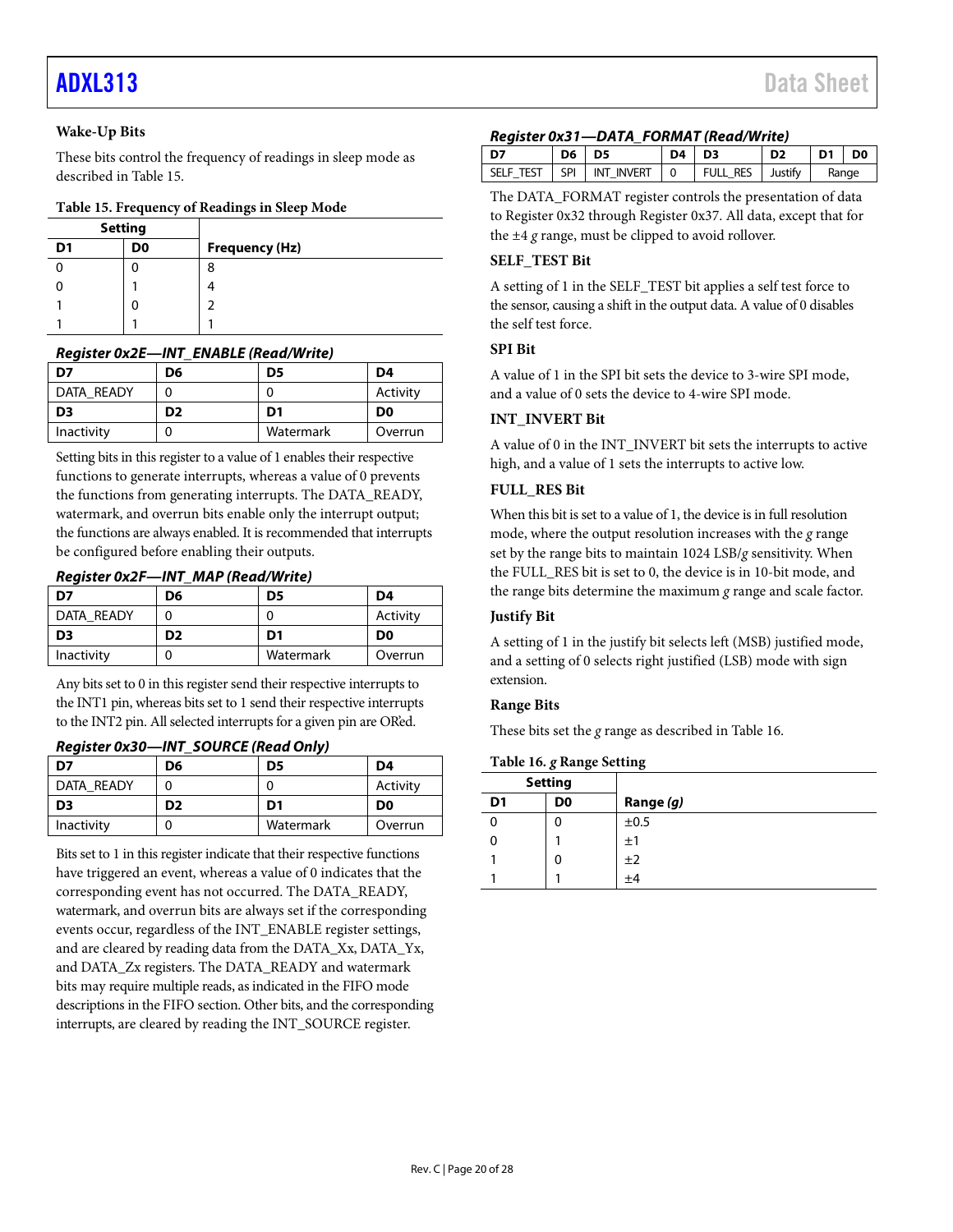### *Register 0x32 and Register 0x33—DATA\_X0, DATA\_X1 (Read Only),*

*Register 0x34 and Register 0x35—DATA\_Y0, DATA\_Y1 (Read Only),* 

#### *Register 0x36 and Register 0x37—DATA\_Z0, DATA\_Z1 (Read Only)*

| D7           | D6 | D5 | D4 | D <sub>3</sub> | D <sub>2</sub> | D1 | D0 |  |  |  |
|--------------|----|----|----|----------------|----------------|----|----|--|--|--|
|              |    |    |    | DATA X0[7:0]   |                |    |    |  |  |  |
| DATA X1[7:0] |    |    |    |                |                |    |    |  |  |  |
|              |    |    |    | DATA Y0[7:0]   |                |    |    |  |  |  |
|              |    |    |    | DATA Y1[7:0]   |                |    |    |  |  |  |
|              |    |    |    | DATA Z0[7:0]   |                |    |    |  |  |  |
|              |    |    |    | DATA Z1[7:0]   |                |    |    |  |  |  |

These six bytes (Register 0x32 to Register 0x37) are eight bits each and hold the output data for each axis. Register 0x32 and Register 0x33 hold the output data for the x-axis, Register 0x34 and Register 0x35 hold the output data for the y-axis, and Register 0x36 and Register 0x37 hold the output data for the z-axis.

The output data is twos complement, with DATA\_x0 as the least significant byte and DATA\_x1 as the most significant byte, where x represents X, Y, or Z. The DATA\_FORMAT register (Address 0x31) controls the format of the data. It is recommended that a multiple-byte read of all registers be performed to prevent a change in data between reads of sequential registers.

#### *Register 0x38—FIFO\_CTL (Read/Write)*

| כח        | D6 | D5      | D4 | D <sub>3</sub> |         | D <sub>0</sub> |
|-----------|----|---------|----|----------------|---------|----------------|
| FIFO MODE |    | frigger |    |                | Samples |                |

#### **FIFO\_MODE Bits**

These bits set the FIFO mode, as described i[n Table 17.](#page-20-0)

#### <span id="page-20-0"></span>**Table 17. FIFO Modes**

|    | Settina  |               |                                                                                                                                                                                                           |
|----|----------|---------------|-----------------------------------------------------------------------------------------------------------------------------------------------------------------------------------------------------------|
| D7 | D6       | Mode          | <b>Function</b>                                                                                                                                                                                           |
| 0  | 0        | <b>Bypass</b> | FIFO is bypassed.                                                                                                                                                                                         |
| O  |          | <b>FIFO</b>   | FIFO collects up to 32 values and then<br>stops collecting data, collecting new data<br>only when FIFO is not full.                                                                                       |
| 1  | $\Omega$ | Stream        | FIFO holds the last 32 data values. When<br>FIFO is full, the oldest data is overwritten<br>with newer data.                                                                                              |
|    |          | Trigger       | When triggered by the trigger bit, FIFO<br>holds the last data samples before the<br>trigger event and then continues to collect<br>data until full. New data is collected only<br>when FIFO is not full. |

#### **Trigger Bit**

A value of 0 in the trigger bit links the trigger event to INT1, and a value of 1 links the trigger event to INT2.

#### **Samples Bits**

The function of these bits depends on the FIFO mode selected (see [Table 18\)](#page-20-1). Entering a value of 0 in the samples bits immediately sets the watermark status bit in the INT\_SOURCE register, regardless of which FIFO mode is selected. Undesirable operation may occur if a value of 0 is used for the samples bits when trigger mode is used.

#### <span id="page-20-1"></span>**Table 18. Samples Bits Functions**

| <b>FIFO Mode</b> | <b>Samples Bits Function</b>                                                               |
|------------------|--------------------------------------------------------------------------------------------|
| <b>Bypass</b>    | None.                                                                                      |
| <b>FIFO</b>      | Specifies how many FIFO entries are needed to<br>trigger a watermark interrupt.            |
| Stream           | Specifies how many FIFO entries are needed to<br>trigger a watermark interrupt.            |
| Trigger          | Specifies how many FIFO samples are retained in<br>the FIFO buffer before a trigger event. |

#### *0x39—FIFO\_STATUS (Read Only)*

| <b></b>     |    |                                               |  |  |                |  |  |  |  |  |  |  |  |
|-------------|----|-----------------------------------------------|--|--|----------------|--|--|--|--|--|--|--|--|
| l D7        | D6 | D3<br>D <sub>2</sub><br>D4<br>D1<br>DO.<br>D5 |  |  |                |  |  |  |  |  |  |  |  |
| i fifo trig |    |                                               |  |  | <b>Entries</b> |  |  |  |  |  |  |  |  |

#### **FIFO\_TRIG Bit**

A 1 in the FIFO\_TRIG bit corresponds to a trigger event occurring, and a 0 means that a FIFO trigger event has not occurred.

#### **Entries Bits**

These bits report how many data values are stored in the FIFO. Access to collect the data from the FIFO is provided through the DATA\_Xx, DATA\_Yx, and DATA\_Zx registers. FIFO reads must be done in burst or multiple-byte mode because each FIFO level is cleared after any read (single- or multiple-byte) of the FIFO. The FIFO stores a maximum of 32 entries, which equates to a maximum of 33 entries available at any given time because an additional entry is available at the output filter of the device.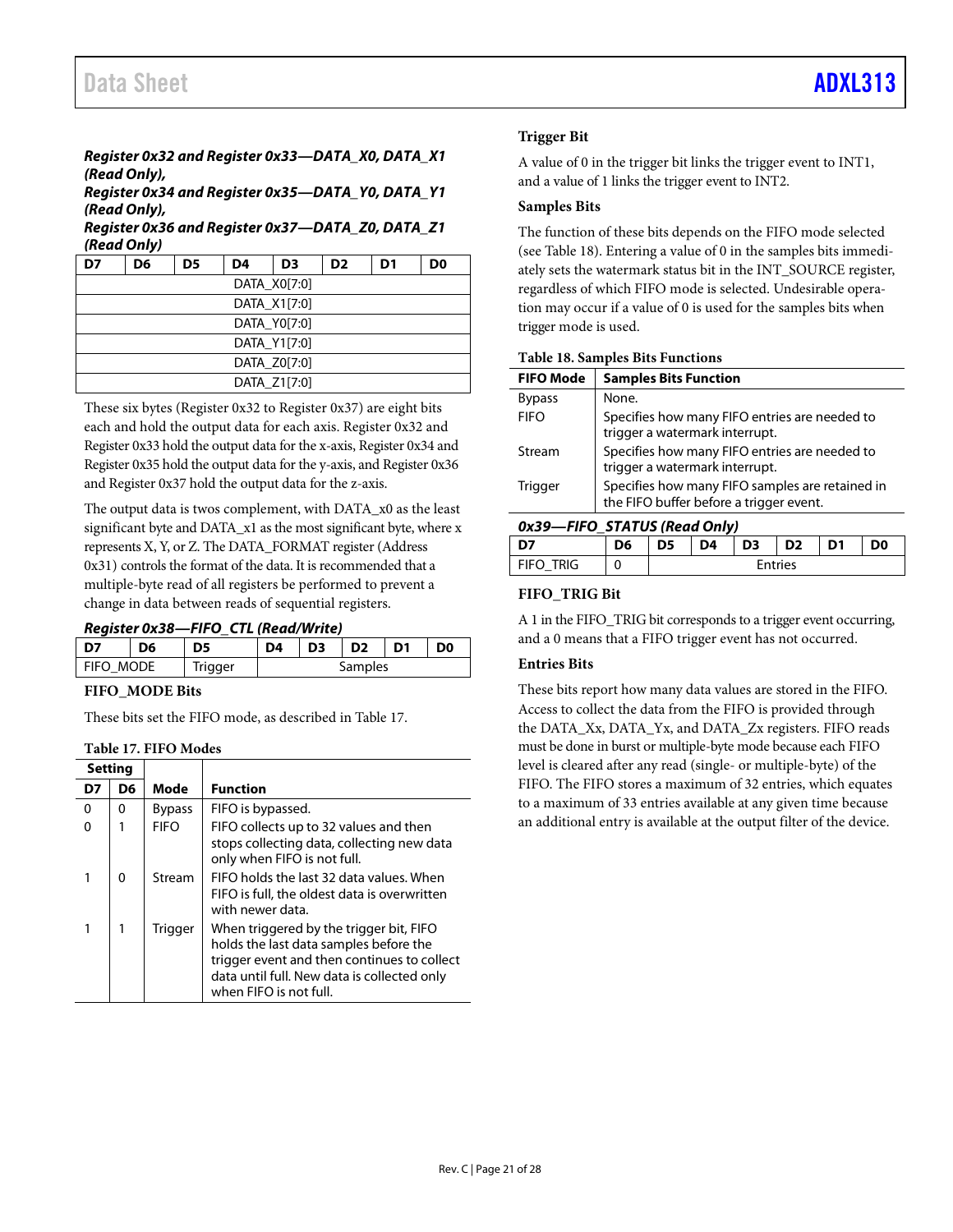## <span id="page-21-0"></span>APPLICATIONS INFORMATION

### <span id="page-21-1"></span>**POWER SUPPLY DECOUPLING**

A 1 μF tantalum capacitor (C<sub>s</sub>) at  $V_s$  and a 0.1 μF ceramic capacitor  $(C<sub>I/O</sub>)$  at  $V<sub>DD I/O</sub>$  placed close to th[e ADXL313](https://www.analog.com/adxl313?doc=adxl313.pdf) supply pins is recommended to adequately decouple the accelerometer from noise on the power supply. If additional decoupling is necessary, a resistor or ferrite bead, no larger than 100  $Ω$ , in series with  $V_s$ may be helpful. Additionally, increasing the bypass capacitance on  $V_s$  to a 10 μF tantalum capacitor in parallel with a 0.1 μF ceramic capacitor may also improve noise.

Take care to ensure that the connection from the [ADXL313](https://www.analog.com/adxl313?doc=adxl313.pdf) ground to the power supply ground has low impedance because noise transmitted through ground has an effect similar to noise transmitted through  $V_s$ . It is recommended that  $V_s$  and  $V_{DD\,I/O}$ be separate supplies to minimize digital clocking noise on the V<sub>s</sub> supply. If this is not possible, additional filtering of the supplies as previously mentioned may be necessary.



*Figure 23. Application Diagram*

### <span id="page-21-2"></span>**MECHANICAL CONSIDERATIONS FOR MOUNTING**

Mount th[e ADXL313](https://www.analog.com/adxl313?doc=adxl313.pdf) on the PCB in a location close to a hard mounting point of the PCB to the case. Mounting th[e ADXL313](https://www.analog.com/adxl313?doc=adxl313.pdf) at an unsupported PCB location, as shown i[n Figure 24,](#page-21-6) may result in large, apparent measurement errors due to undamped PCB vibration. Placing the accelerometer near a hard mounting point ensures that any PCB vibration at the accelerometer is above the accelerometer's mechanical sensor resonant frequency and, therefore, effectively invisible to the accelerometer. Multiple mounting points close to the sensor and/or a thicker PCB also help to reduce the effect of system resonance on the performance of the sensor.

<span id="page-21-6"></span>

#### <span id="page-21-3"></span>**THRESHOLD**

The lower output data rates are achieved by decimating a common sampling frequency inside the device. The activity detection function is performed using undecimated data. Because the bandwidth of the output data varies with the data rate and is lower than the bandwidth of the undecimated data, the high frequency and high *g* data that are used to determine activity may not be present if the output of the accelerometer is examined. This may result in functions triggering when acceleration data does not appear to meet the conditions set by the user for the corresponding function.

#### <span id="page-21-4"></span>**LINK MODE**

The function of the link bit in the POWER\_CTL register (Address 0x2D) is to reduce the number of activity interrupts that the processor must service by setting the device to look for activity only after inactivity. For proper operation of this feature, the processor must still respond to the activity and inactivity interrupts by reading the INT\_SOURCE register (Address 0x30) and, therefore, clearing the interrupts. If an activity interrupt is not cleared, the part cannot go into autosleep mode.

#### <span id="page-21-5"></span>**SLEEP MODE vs. LOW POWER MODE**

In applications where a low data rate and low power consumption are desired (at the expense of noise performance), it is recommended that low power mode be used. The use of low power mode preserves the functionality of the DATA\_READY interrupt and the FIFO for postprocessing of the acceleration data. Sleep mode, while offering a low data rate and low power consumption, is not intended for data acquisition.

However, when sleep mode is used in conjunction with the autosleep mode and the link mode, the part can automatically switch to a low power, low sampling rate mode when inactivity is detected. To prevent the generation of redundant inactivity interrupts, the inactivity interrupt is automatically disabled and activity is enabled. When th[e ADXL313](https://www.analog.com/adxl313?doc=adxl313.pdf) is in sleep mode, the host processor can also be placed into sleep mode or low power mode to save significant system power. When activity is detected, the accelerometer automatically switches back to the original data rate of the application and provides an activity interrupt that can be used to wake up the host processor. Similar to when inactivity occurs, detection of activity events is disabled and inactivity is enabled.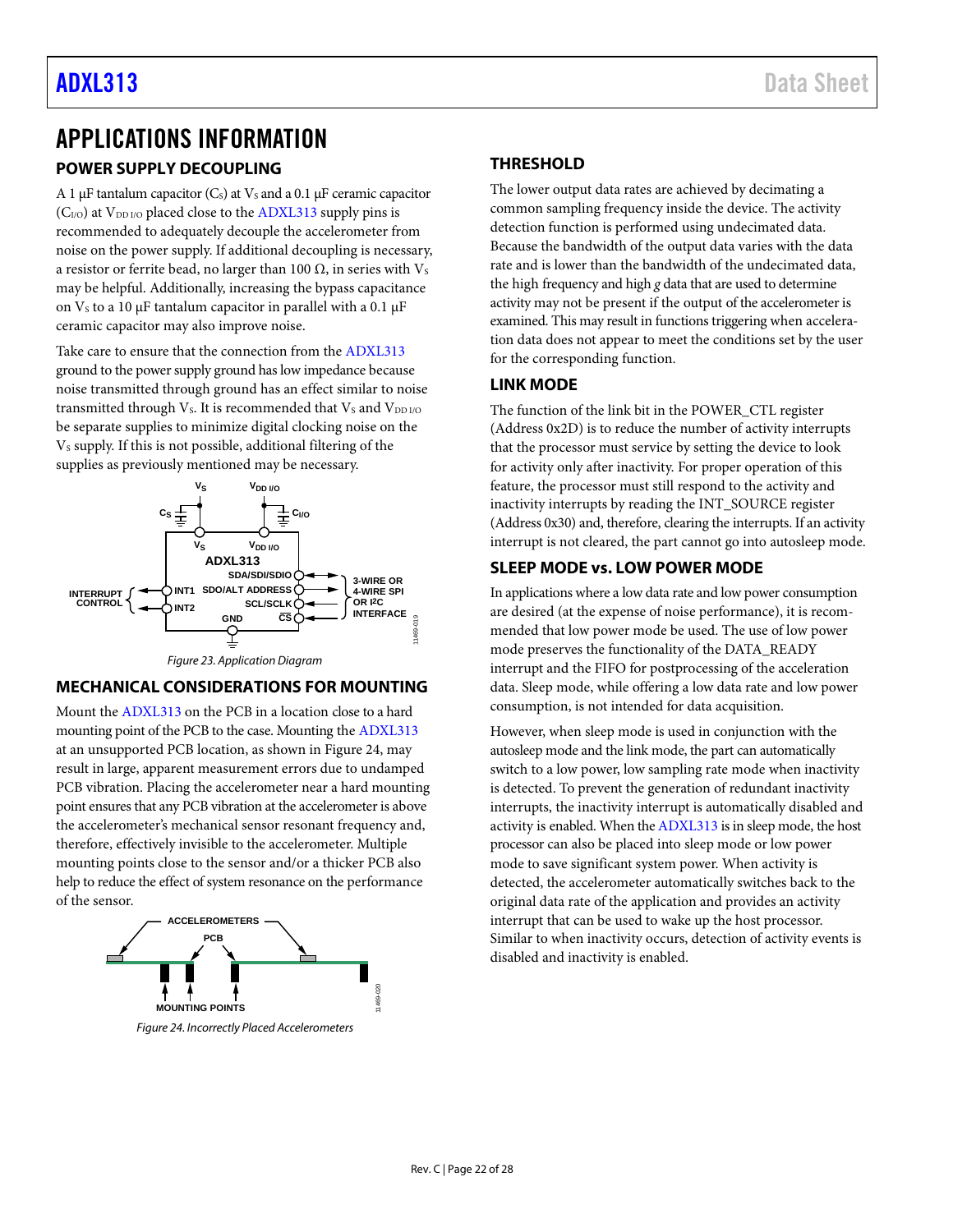### <span id="page-22-0"></span>**USING SELF TEST**

The self test change is defined as the difference between the acceleration output of an axis with self test enabled and the acceleration output of the same axis with self test disabled (see Endnote 4 of [Table 1\)](#page-2-1). This definition assumes that the sensor does not move between these two measurements because, if the sensor moves, a nonself test related shift corrupts the test.

Proper configuration of the [ADXL313](https://www.analog.com/adxl313?doc=adxl313.pdf) is also necessary for an accurate self test measurement. Set the part with a data rate greater than or equal to 100 Hz. This is done by ensuring that a value greater than or equal to 0x0A is written into the rate bits (Bit D3 through Bit D0) in the BW\_RATE register (Address 0x2C). The part must also be placed into normal power operation by ensuring that the LOW\_POWER bit in the BW\_RATE register is cleared (LOW\_POWER bit = 0) for accurate self test measurements. It is recommended that the part be set to full resolution, ±4 *g* mode to ensure that there is sufficient dynamic range for the entire self test shift. This is done by setting Bit D3 of the DATA\_FORMAT register (Address 0x31) and writing a value of 0x03 to the range bits (Bit D1 and Bit D0) of the DATA\_FORMAT register. This results in a high dynamic range for measurement and 1024 LSB/*g* sensitivity.

After the part is configured for accurate self test measurement, several samples of x-, y-, and z-axis acceleration data should be retrieved from the sensor and averaged together. The number of samples averaged is a choice of the system designer, but a recommended starting point is 0.1 sec worth of data, which corresponds to 10 samples at 100 Hz data rate. Store and label the averaged values appropriately as the self test disabled data, that is,  $X_{ST\_OFF}$ ,  $Y<sub>ST OFF</sub>$ , and  $Z<sub>ST OFF</sub>$ .

Next, enable self test by setting Bit D7 of the DATA\_FORMAT register (Address 0x31). The output needs some time (about four samples) to settle after enabling self test. After allowing the output to settle, take several samples of the x-, y-, and z-axis acceleration data, and average them. It is recommended that the same number of samples be taken for this average as was previously taken. Store and label these averaged values appropriately as the value with self test enabled, that is,  $X_{ST\_ON}$ ,  $Y_{ST\_ON}$ , and  $Z_{ST\_ON}$ . Self test can then be disabled by clearing Bit D7 of the DATA\_ FORMAT register (Address 0x31).

With the stored values for self test enabled and disabled, the self test change is as follows:

 $X_{ST} = X_{ST}$  *ON* −  $X_{ST}$  *OFF*  $Y_{ST} = Y_{ST}$ <sub>ON</sub> −  $Y_{ST}$ <sub>OFF</sub>  $Z_{ST} = Z_{ST}$  *ON* −  $Z_{ST}$  *OFF* 

Because the measured output for each axis is expressed in LSBs, XST, YST, and ZST are also expressed in LSBs. These values can be converted to acceleration (*g*) by multiplying each value by the sensitivity, 1024 LSB/*g,* when configured for full resolution mode. When operating in 10-bit mode, the self test delta in LSBs varies according to the selected *g* range, even though the self test force, in *g*, remains unchanged. Using a range below ±4 *g* may result in insufficient dynamic range and should be considered when selecting the range of operation for measuring self test.

If the self test change is within the valid range, the test is considered successful. Generally, a part is considered to pass if the minimum magnitude of change is achieved. However, a part that changes by more than the maximum magnitude is not necessarily a failure.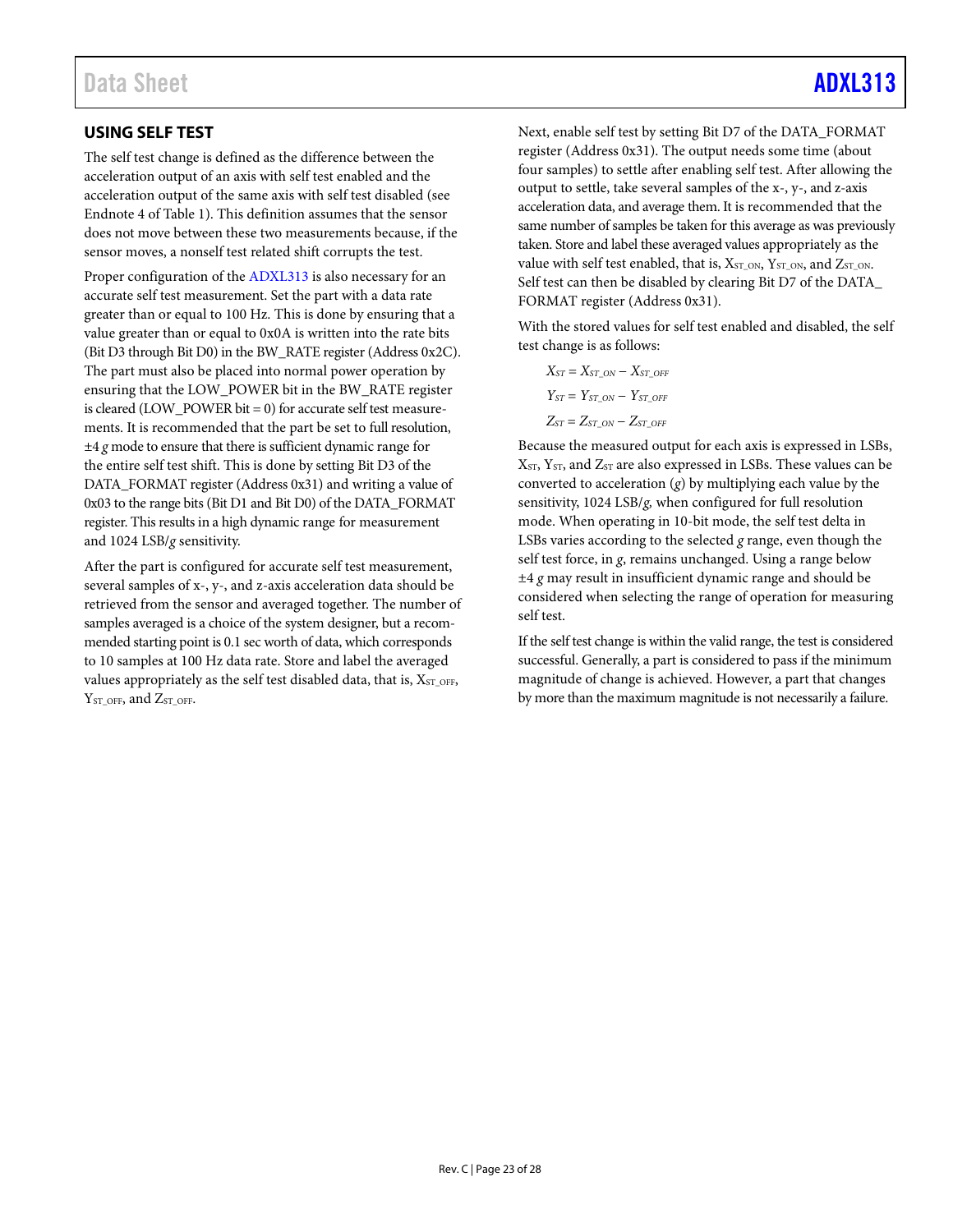#### <span id="page-23-0"></span>**3200 Hz AND 1600 Hz ODR DATA FORMATTING**

The following section applies for 3200 Hz and 1600 Hz output data rates only. This section can be ignored for all other data rates.

For 3200 Hz and 1600 Hz output data rates, when the [ADXL313](https://www.analog.com/adxl313?doc=adxl313.pdf) is configured for either a  $\pm 0.5$  *g* output range or the full resolution mode is enabled, the LSB of the output data-word is always 0. If the acceleration data-word is right justified, this corresponds to Bit D0 of the DATA\_x0 register, as shown i[n Figure 25](#page-23-1) and [Table 19.](#page-23-2) 

When data is left justified and the part is operating in ±0.5 *g* mode, the LSB of the output data-word is Bit D6 of the DATAx0 register. In full resolution operation, the location of the LSB changes according to the selected output range. [Table 19](#page-23-2) and [Figure 26](#page-23-3) demonstrate how the position of the LSB changes when full resolution mode is enabled.

<span id="page-23-2"></span>

| Table 19. Conditions for Which the LSB Is Set to 0 (3200 Hz) |
|--------------------------------------------------------------|
| and 1600 Hz Output Data Rates Only)                          |

| <b>Justify</b><br>(0x31[2]) | <b>FULL_RES</b><br>(0x31[3]) | Range<br>(g) | <b>LSB Bit Position</b> |  |  |  |  |
|-----------------------------|------------------------------|--------------|-------------------------|--|--|--|--|
| $\Omega$                    | $0$ or $1$                   | ±0.5         | D <sub>0</sub>          |  |  |  |  |
| 0                           |                              | ±1           | D <sub>0</sub>          |  |  |  |  |
| 0                           |                              | ±2           | D <sub>0</sub>          |  |  |  |  |
| 0                           |                              | ±4           | D <sub>0</sub>          |  |  |  |  |
|                             | 0 or 1                       | ±0.5         | D <sub>6</sub>          |  |  |  |  |
|                             |                              | ±1           | D5                      |  |  |  |  |
|                             |                              | ±2           | D4                      |  |  |  |  |
|                             |                              | ±4           | D <sub>3</sub>          |  |  |  |  |

The use of 3200 Hz and 1600 Hz output data rates for fixed 10-bit operation in the  $\pm 1$  *g*,  $\pm 2$  *g*, and  $\pm 4$  *g* output ranges provides an LSB that is valid and that changes according to the applied acceleration. Therefore, in these modes of operation, Bit D0 is not always 0 when output data is right justified, and Bit D6 is not always 0 when output data is left justified.

| DATA x1 REGISTER<br><b>DATA x0 REGISTER</b> |    |                |                |                |                |                |                |    |     |                |                |                |                |                |                |
|---------------------------------------------|----|----------------|----------------|----------------|----------------|----------------|----------------|----|-----|----------------|----------------|----------------|----------------|----------------|----------------|
| D7                                          | D6 | D5             | D4             | D <sub>3</sub> | D <sub>2</sub> | D <sub>1</sub> | D <sub>0</sub> | D7 | D6. | D <sub>5</sub> | D4             | D <sub>3</sub> | D <sub>2</sub> | D <sub>4</sub> | D <sub>0</sub> |
| D7                                          | D6 | D <sub>5</sub> | D <sub>4</sub> | D <sub>3</sub> | D <sub>2</sub> | D1             | D <sub>0</sub> | D7 | D6  | D <sub>5</sub> | D <sub>4</sub> | D <sub>3</sub> | D <sub>2</sub> | D <sub>1</sub> |                |

**FOR THE RIGHT JUSTIFIED DATA: WHEN OPERATING THE ADXL313 WITH AN OUTPUT RATE OF EITHER 3200Hz OR 1600Hz, THE D0 BIT OF** WHEN OPERATING THE AUXL313 WITH AN OUTPUT RATE OF EITHER 3200HZ OR 1600HZ, THE DU BIT OF<br>THE DATA\_X0 REGISTER IS ALWAYS 0 UNDER EITHER OF THE FOLLOWING CONDITIONS:<br>1) FULL RESOLUTION MODE IS ENABLED (ANY *g* RANGE), OR<br>2) **1) FULL RESOLUTION MODE IS ENABLED (ANY** *g* **RANGE), OR**

11469-022

1469-022

#### *Figure 25. Right Justified Data Formatting: 3200 Hz and 1600 Hz Output Data Rate*

<span id="page-23-1"></span>

**WHEN OPERATING THE ADXL313 WITH AN OUTPUT RATE OF EITHER 3200Hz OR 1600Hz, THE LSB OF THE ACCELERATION DATA-WORD IS ALWAYS 0 UNDER THE FOLLOWING CONDITIONS: 1) FULL RESOLUTION MODE IS ENABLED (ANY** *g* **RANGE), OR**

<span id="page-23-3"></span>**2) DEVICE RANGE IS SET TO ±0.5***g***. FULL RESOLUTION MODE CAUSES THE LOCATION OF THE LSB TO CHANGE ACCORDING TO THE SELECTED** *g* **RANGE. ALTHOUGH ITS LOCATION MAY CHANGE, ITS VALUE WILL REMAIN 0.**

*Figure 26. Left Justified Data Formatting: 3200 Hz and 1600 Hz Output Data Rate*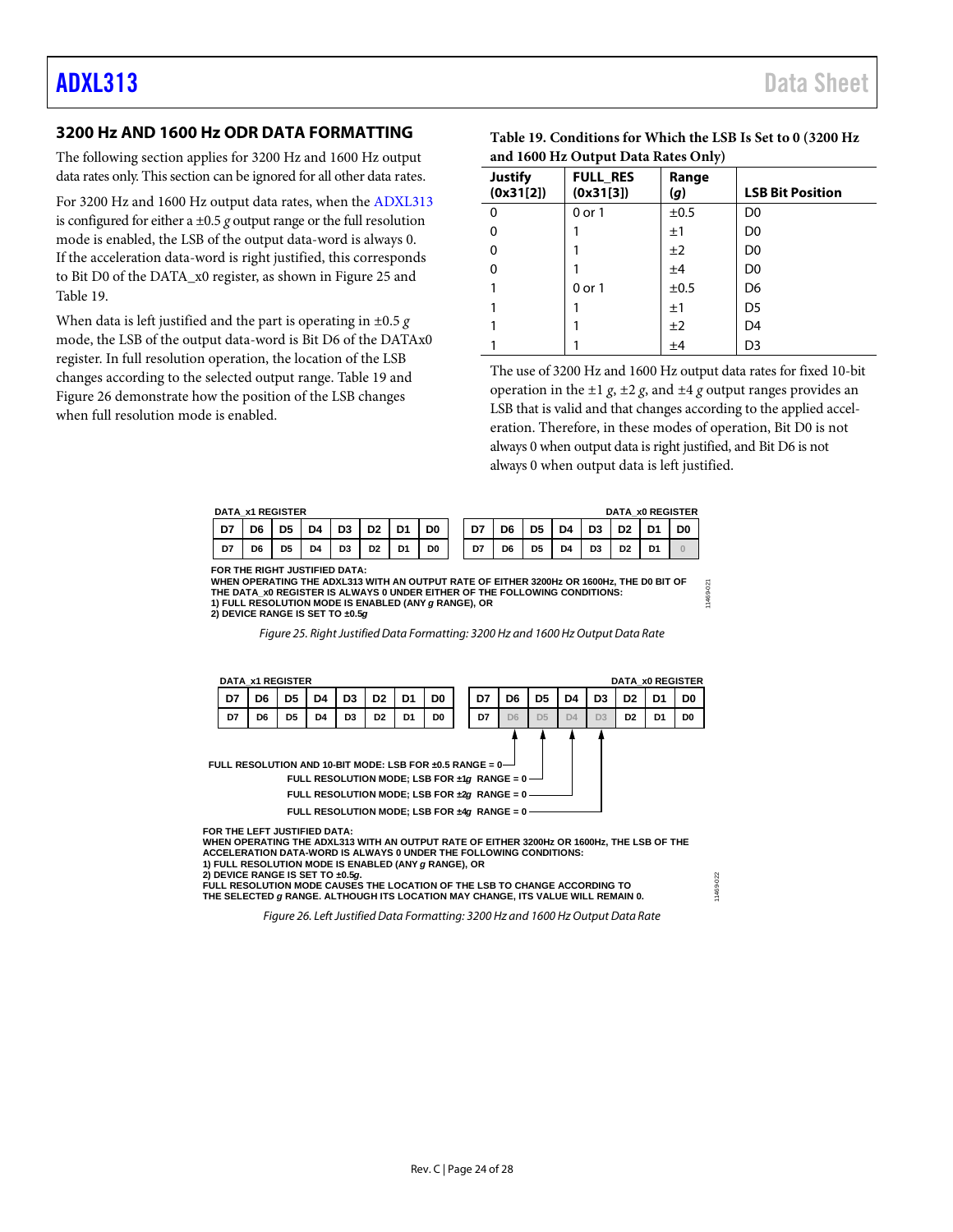### <span id="page-24-0"></span>**AXES OF ACCELERATION SENSITIVITY**



*Figure 27. Axes of Acceleration Sensitivity (Corresponding Output Increases When Accelerated Along the Sensitive Axis)*



*Figure 28. Output Response vs. Orientation to Gravity*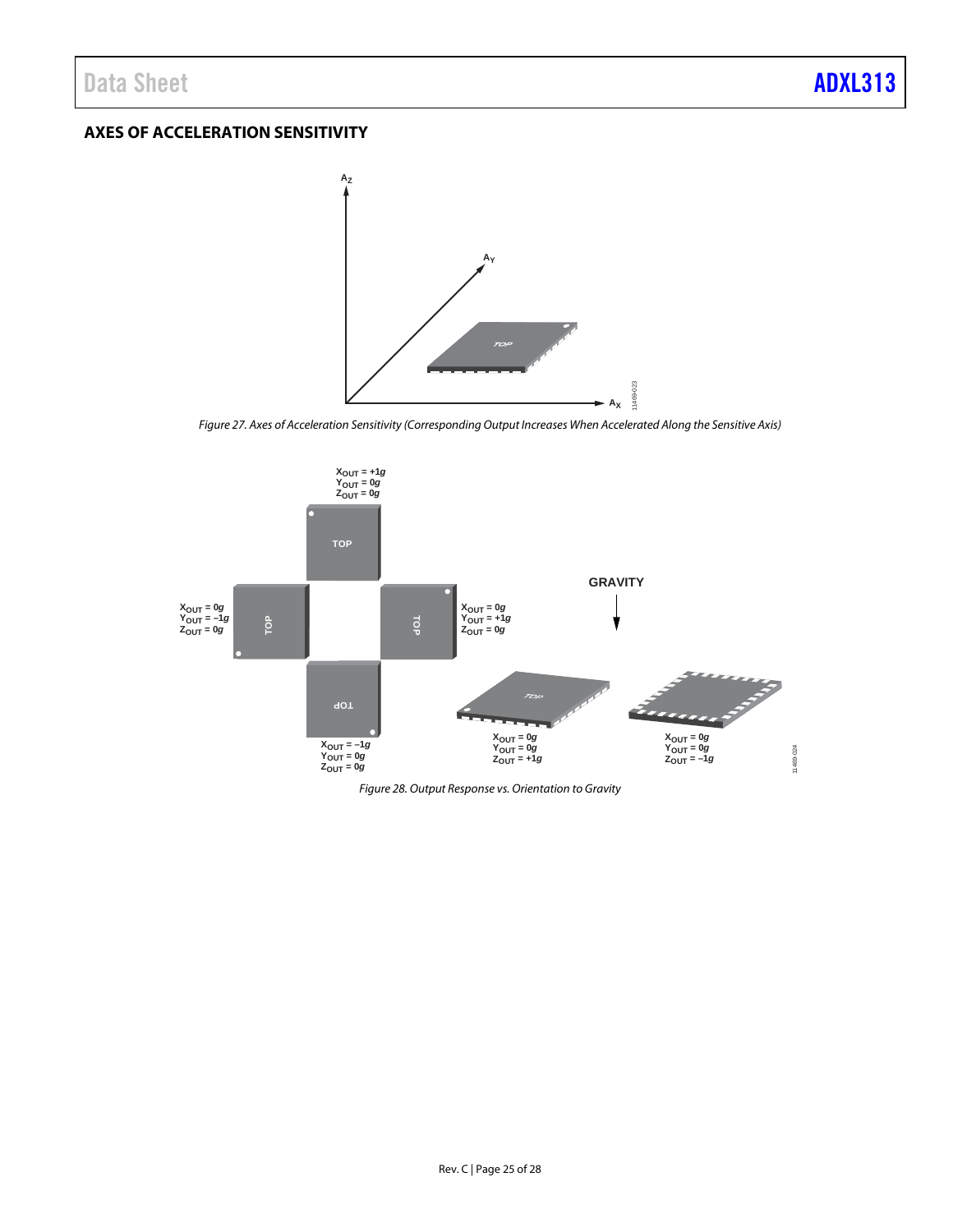## <span id="page-25-0"></span>SOLDER PROFILE



*Figure 29. Recommended Soldering Profile*

#### **Table 20. Recommended Soldering Profile[1](#page-25-1), [2](#page-25-2)**

|                                                              | <b>Condition</b>                        |                                         |  |
|--------------------------------------------------------------|-----------------------------------------|-----------------------------------------|--|
| <b>Profile Feature</b>                                       | <b>Sn63/Pb37</b>                        | <b>Pb-Free</b>                          |  |
| Average Ramp Rate (T∟ to T <sub>P</sub> )                    | 3°C/sec maximum                         | 3°C/sec maximum                         |  |
| Preheat                                                      |                                         |                                         |  |
| Minimum Temperature (T <sub>SMIN</sub> )                     | $100^{\circ}$ C                         | $150^{\circ}$ C                         |  |
| Maximum Temperature (T <sub>SMAX</sub> )                     | $150^{\circ}$ C                         | $200^{\circ}$ C                         |  |
| Time $(T_{SMIN}$ to $T_{SMAX}$ ) (ts)                        | 60 sec to 120 sec                       | 60 sec to 120 sec                       |  |
| $TSMAX$ to $TL$                                              |                                         |                                         |  |
| Ramp-Up Rate                                                 | 3°C/sec                                 | $3^{\circ}$ C/sec                       |  |
| Time Maintained Above Liquidous (tL)                         |                                         |                                         |  |
| Liquidous Temperature $(T_L)$                                | $183^{\circ}$ C                         | $217^{\circ}$ C                         |  |
| Time $(t_L)$                                                 | 60 sec to 150 sec                       | 60 sec to 150 sec                       |  |
| Peak Temperature (T <sub>P</sub> )                           | $240^{\circ}C + 0^{\circ}C/-5^{\circ}C$ | $260^{\circ}C + 0^{\circ}C/-5^{\circ}C$ |  |
| Time Within 5°C of Actual Peak Temperature (t <sub>P</sub> ) | 10 sec to 30 sec                        | 20 sec to 40 sec                        |  |
| Ramp-Down Rate                                               | $6^{\circ}$ C/sec maximum               | 6°C/sec maximum                         |  |
| Time 25°C to Peak Temperature                                | 6 min maximum                           | 8 min maximum                           |  |

<span id="page-25-1"></span><sup>1</sup> Based on JEDEC standard J-STD-020D.1.

<span id="page-25-2"></span><sup>2</sup> For best results, ensure that the soldering profile is in accordance with the recommendations of the manufacturer of the solder paste used.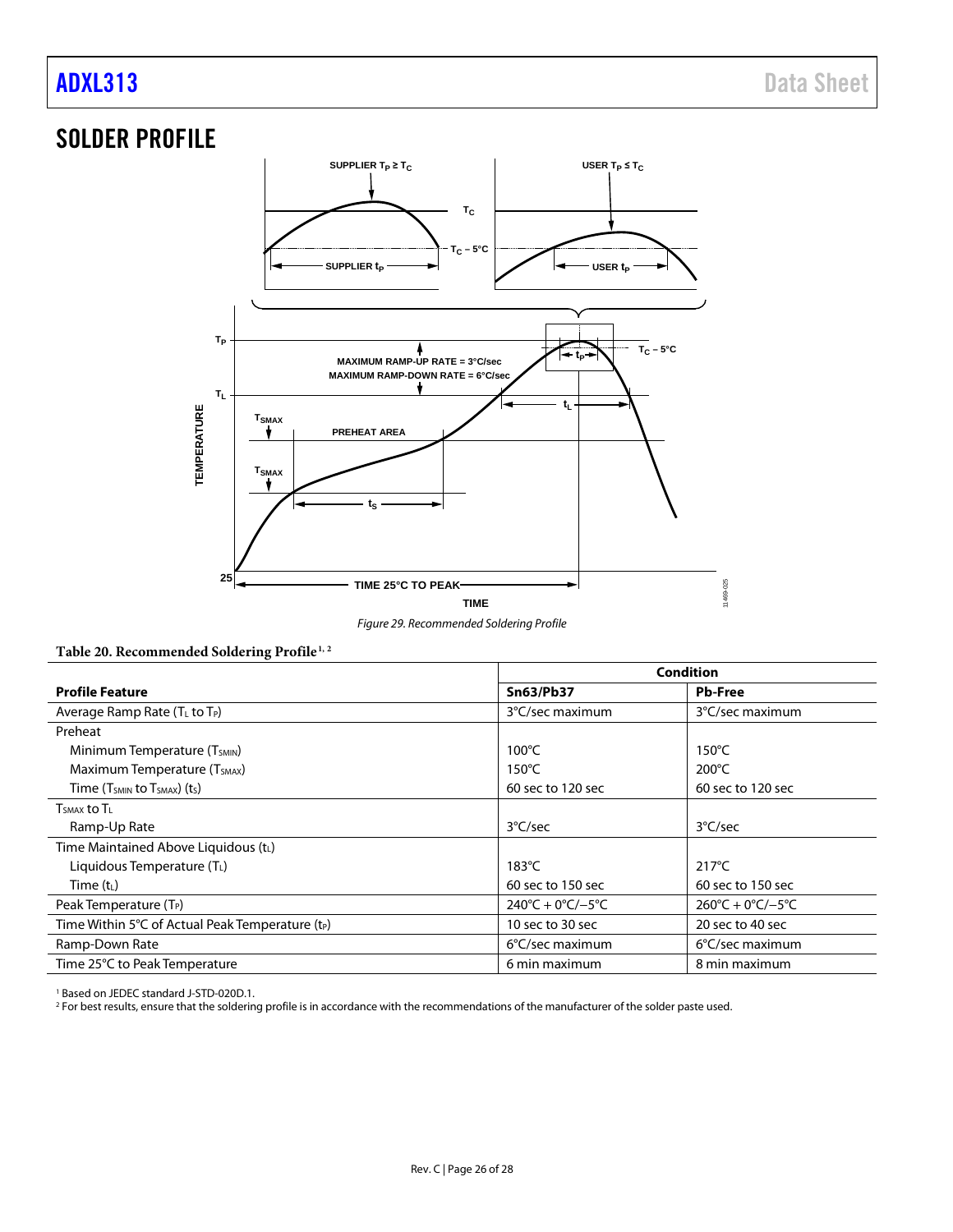**09-12-2018-B**

 $09 - 12 - 2018 - B$ 

## <span id="page-26-0"></span>OUTLINE DIMENSIONS



*Figure 31. Sample Solder Pad Layout (Land Pattern)*